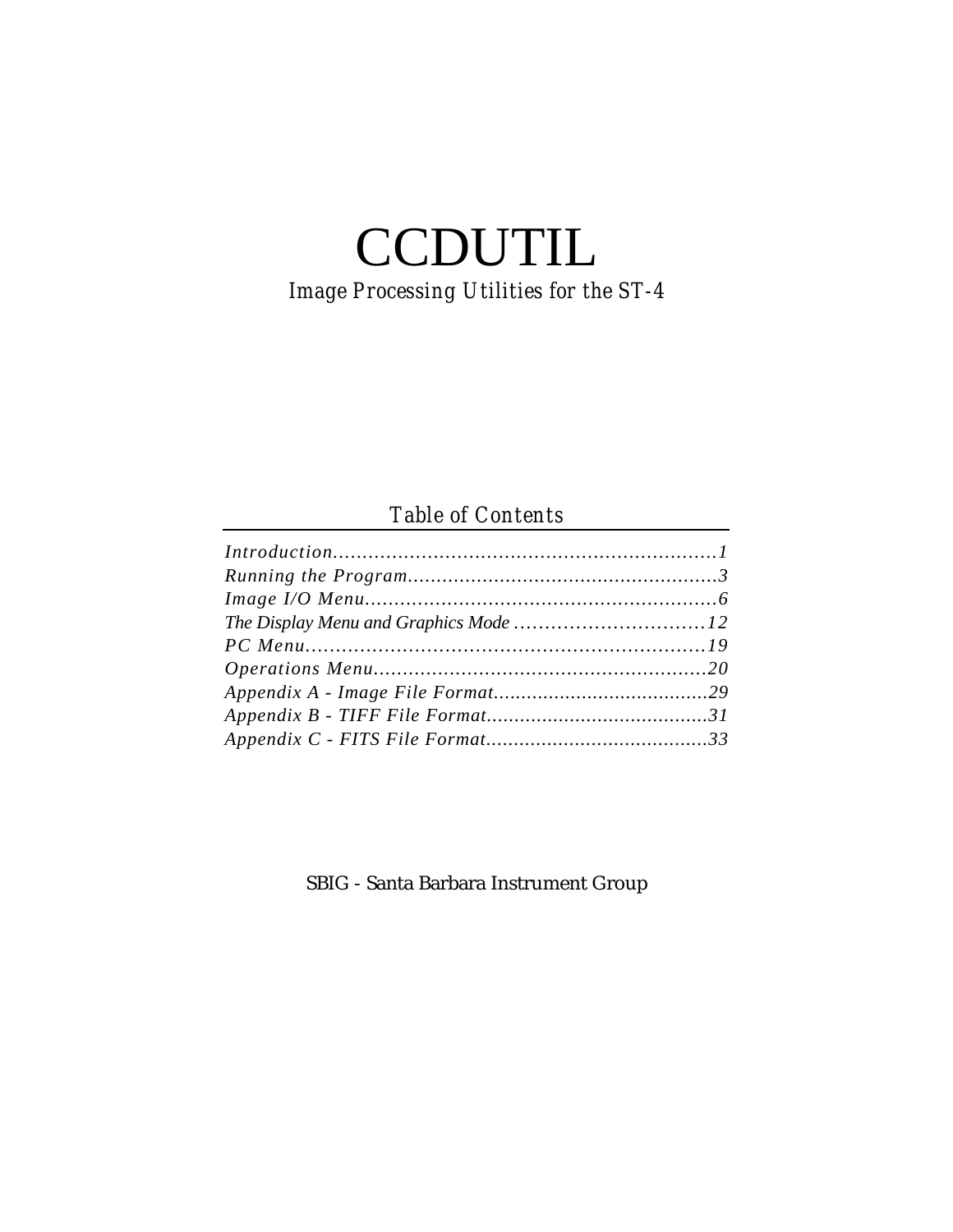## **Copyright Notice**

This manual and the software described in it were developed and are copyrighted by Santa Barbara Instrument Group (SBIG). Neither the manual or the software may be copied in whole or in part except as follows:

1) You may make backup copies of the software for your own use provided that they bear SBIG's copyright notice.

CCDUTIL Manual Version 1.0 Printed September 1990

©1990 Santa Barbara Instrument Group 1482 East Valley Road, Suite 601 Santa Barbara, CA 93108 Telephone (805) 969-1851 FAX (805) 969-0299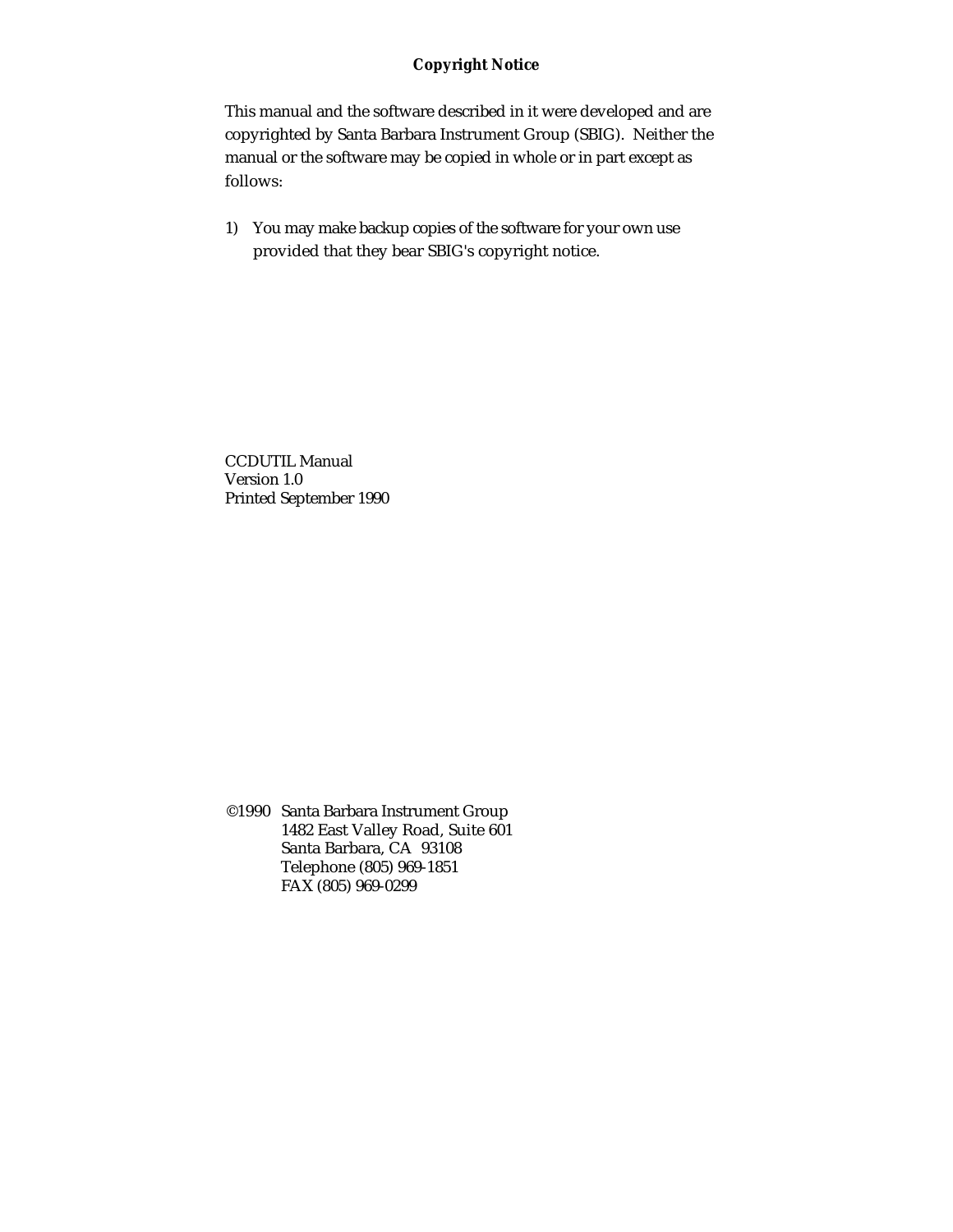# **CCDUTIL - Image Processing Utilities for the ST-4**

# **INTRODUCTION**

*The CCDUTIL program is one in a series of programs from Santa Barbara Instrument Group to enhance the operation of the Model ST-4 Star Tracker and Imaging Camera. The program contains image processing utilities and special file utilities for interchanging image files from the ST-4 with other programs. The utilities include image translation and rotation with sub-pixel accuracy, flat field correction of images, filtering, and scaling. The CCDUTIL program uses image files previously captured and saved with the CCD software that came with your ST-4 and does not contain the routines necessary for interfacing directly to the ST-4. For that you will continue to use the CCD program.*

# Getting Started

This section describes what you need to do to get the CCDUTIL software up and running on your PC including installing the software. If you've spent any time with the CCD program included with the ST-4 you'll feel right at home and can briefly scan this and the following section.

# Making a Backup Copy

The first thing you should do is make a backup copy of your CCDUTIL diskette and put the original away in a safe place. The program is not copy protected so you can use the DOS "DISKCOPY" command or your favorite utility. This doesn't mean the software isn't copyrighted though, which it is. Please don't give copies of the software away.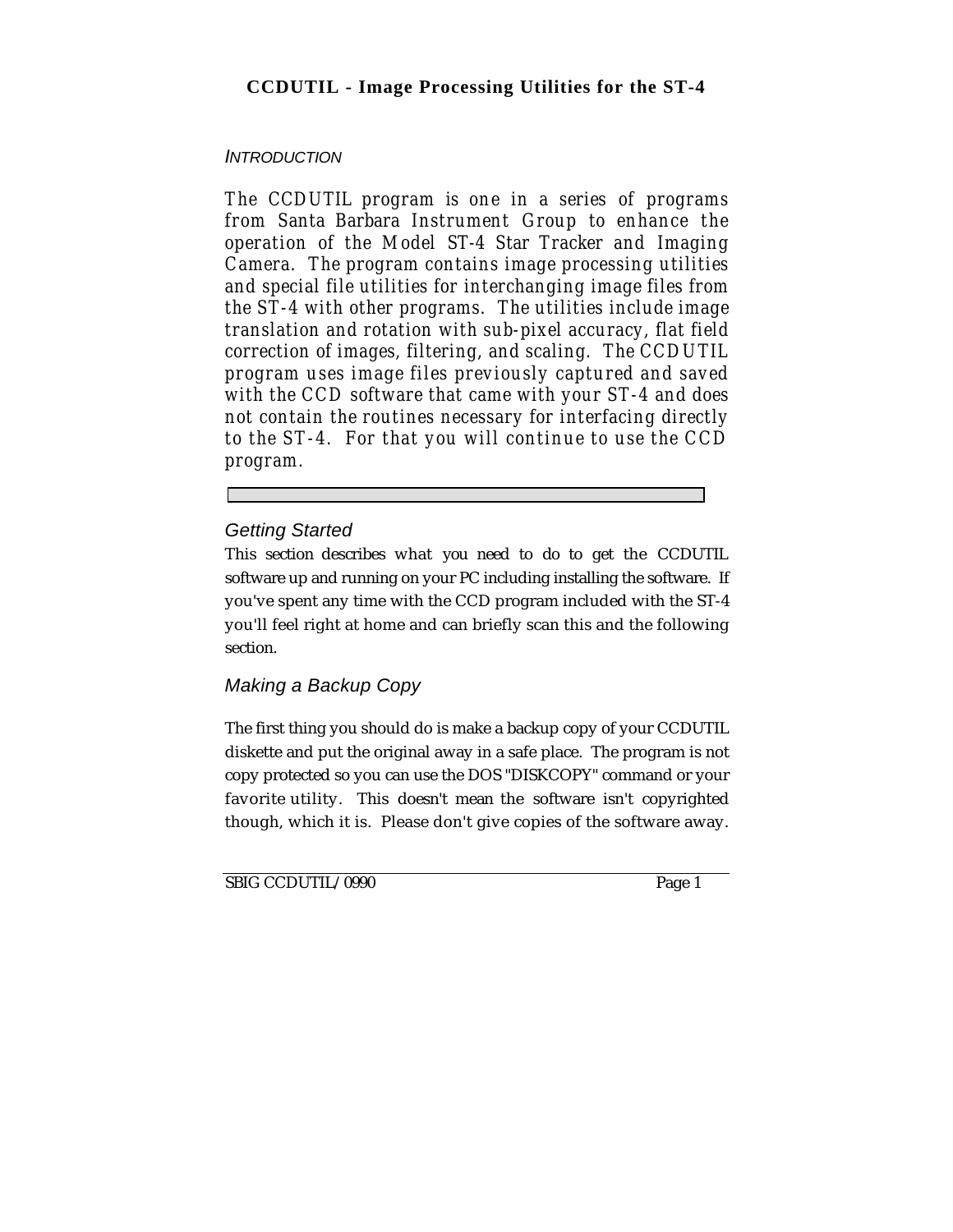Making a backup copy is especially important if you intend to run the CCDUTIL program from a floppy diskette.

# Installing on a Hard Disk

If you have a hard disk on your system and wish to install the software on it we suggest you install it in the directory containing your CCD program. In this way the two programs can share access to the graphics driver programs (CGA.BGI, EGAVGA.BGI, etc.), and you will only need to copy the two files "CCDUTIL.EXE" and "CCDUTIL.CFG". If however you wish to, you may install the CCDUTIL program in its own directory, but in this case you will also need to copy the graphics driver programs as well.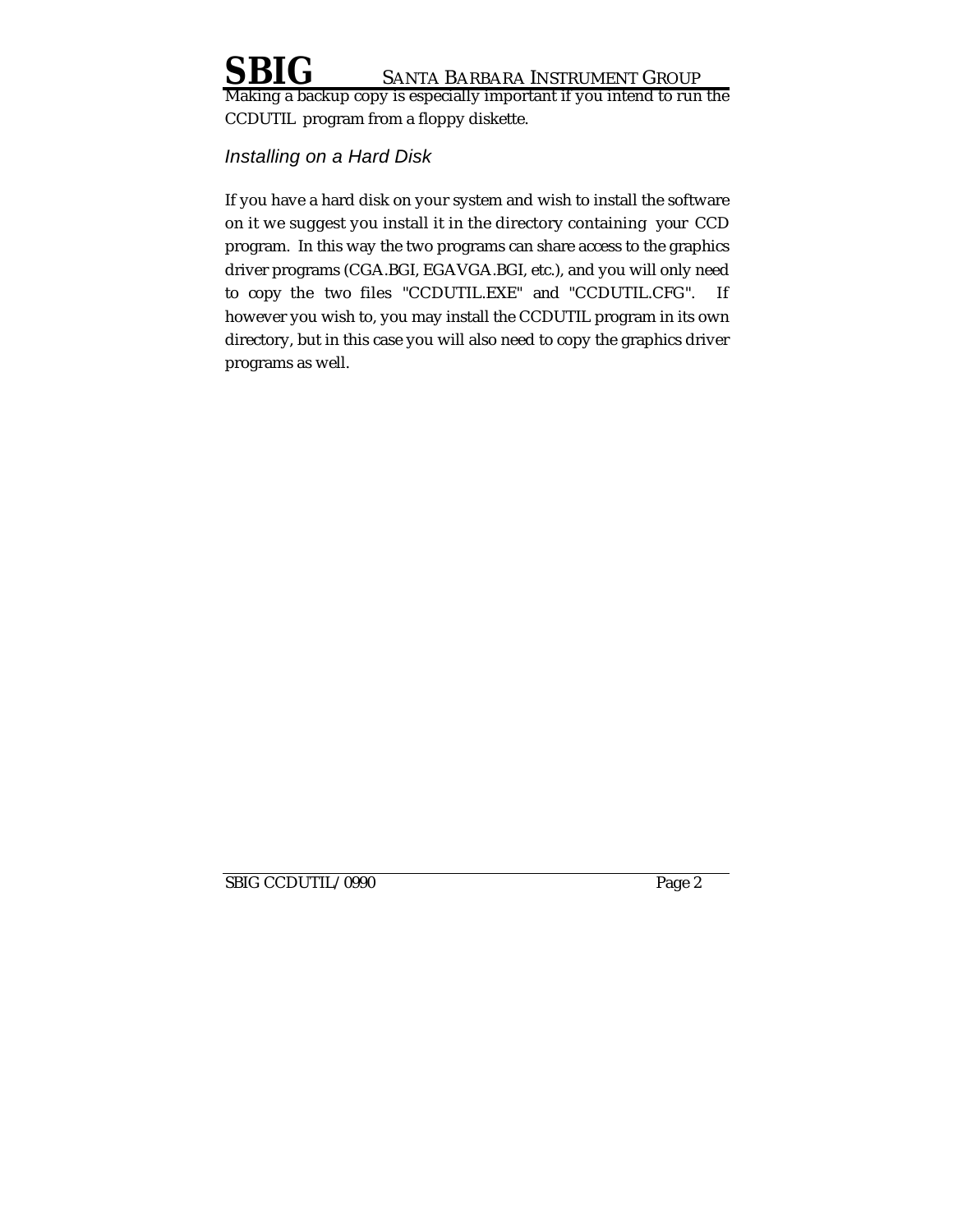RUNNING THE PROGRAM

Running the CCDUTIL program is just a simple matter of making the directory containing the CCDUTIL program be the current working directory using the DOS "CD" command if necessary, and running the program by typing "CCDUTIL " followed by hitting the "Enter" key. If you're running from a floppy diskette and are swapping diskettes to get access to system files or data files, you will need to insure that the program diskette is installed in the disk drive when you quit the program. The program remembers the user's settings in the CCDUTIL.CFG file which gets updated when you quit the program.

## Elements of the User Interface

The CCDUTIL program interacts with the user through a friendly and efficient user interface containing pull-down menus and dialog boxes, and operates in two distinct modes: Text mode and Graphics mode. The Text mode is activated when the program is first run and contains the pull-down menus, dialog boxes, and other items requiring an interactive role with the user. The Graphics mode is used for displaying images and analyzing them with cross-hairs, etc. This section describes the elements which together make up the user interface.

# Menu Bar and Menu Commands

At the top of the screen (in text mode) is the menu bar showing the different menu titles or commands (**Image I/O**, **Operations**, etc.). At any time only one menu in the menu bar is highlighted, and the highlighting can be moved from menu to menu using the left and right arrow keys. Once a menu title is highlighted, hitting the "Enter" key causes one of two things to happen: Either a pull-down menu is revealed with several sub-commands (as is the case with the **Image I/O** command) or a dialog box is shown (as is the case with the **Display** command). Either of these can be exited or canceled by hitting the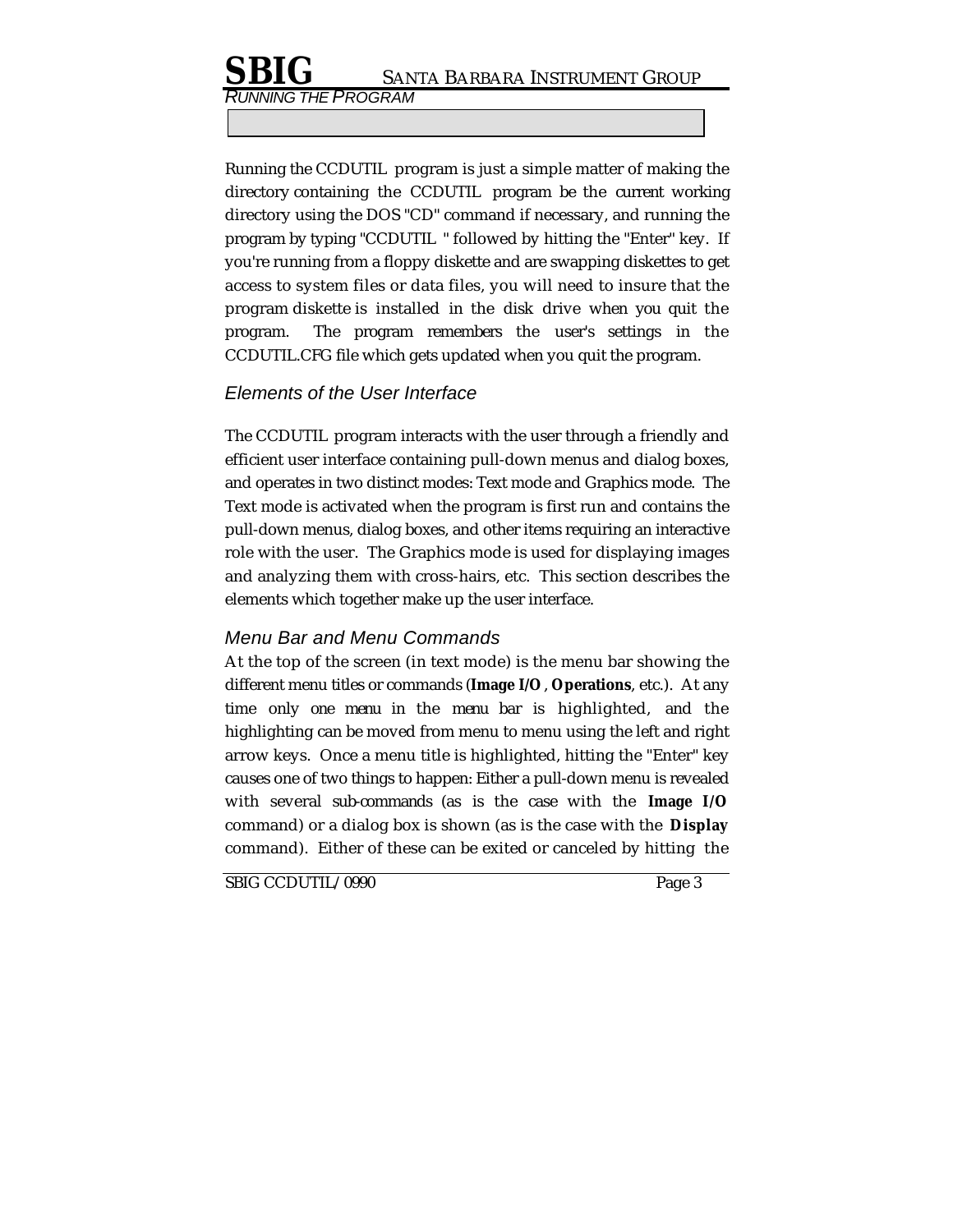key. How each of these items interacts with the user is described in individual sections below.

### **Note:**

Commands can also be invoked from the menu bar by hitting the first letter of the intended command. For example, hitting the "I" key invokes the **Image I/O** command, revealing its pull-down menu.

# Pull-Down Menus

Pull-down menus show several commands arranged vertically, with one command highlighted. The highlighting can be moved from command to command using the Up and Down Arrow keys (or the Tab and Shift-Tab key combinations). Once a command is highlighted it can be invoked by hitting the "Enter" key. Invoking commands can cause a dialog to be displayed or can cause some immediate action, depending on the individual command.

### **Note:**

Commands in menus can also be invoked directly once the pulldown menu is visible (without moving the highlighting) by hitting the key corresponding to the highlighted capital letter shown in the command.

## **Dialogs**

Dialogs are outlined boxes drawn in the center region of the screen for interacting with the user and typically contain several parameters which can be changed by moving to the desired line and changing the setting. You move the flashing cursor up and down through the dialog parameters using the Up and Down Arrow keys (or the Tab and Shift-Tab key combinations).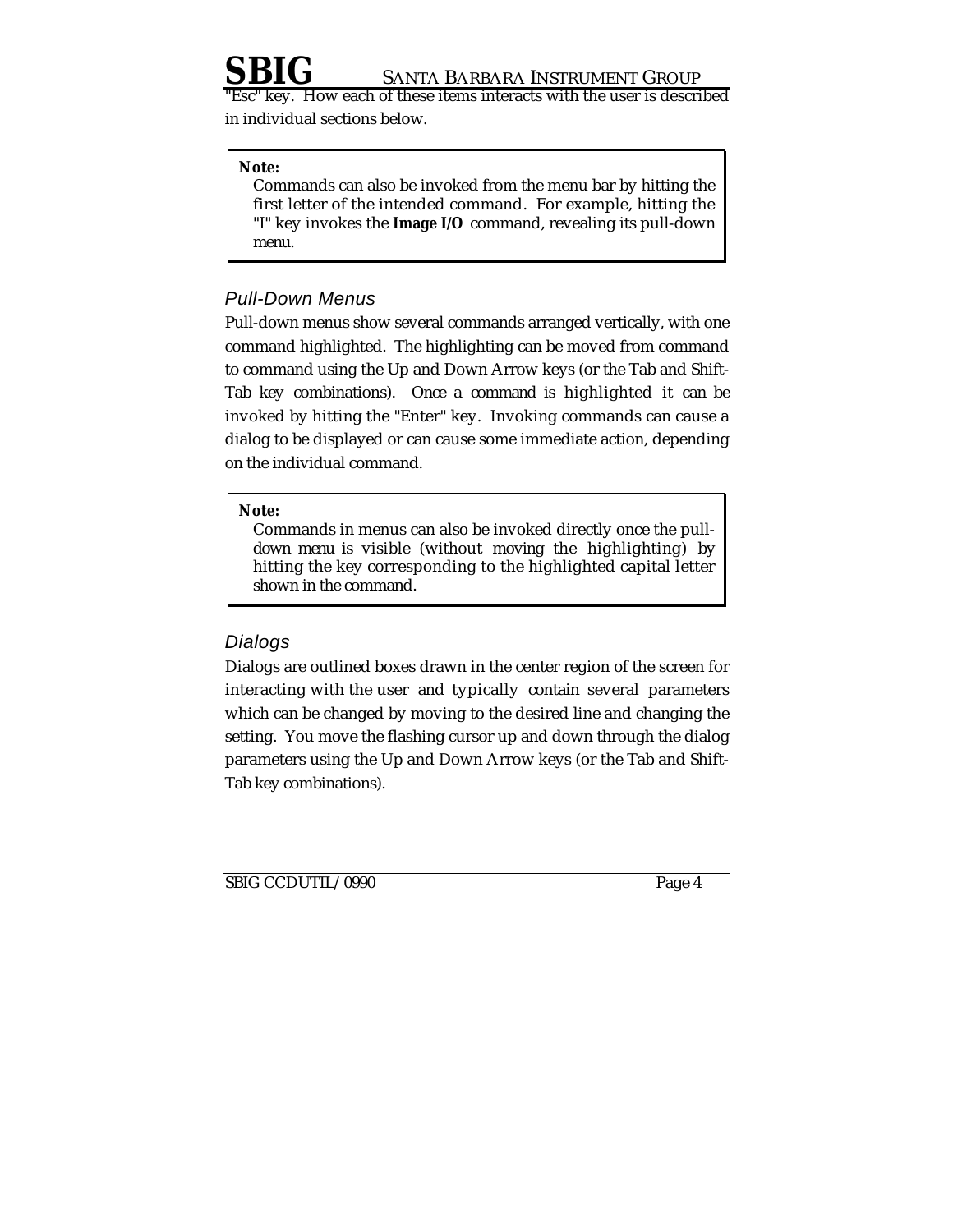**Note:**

In the dialogs, the descriptive text to the left of each parameter contains a single highlighted character. This character indicates that you can move the flashing cursor directly to that parameter by pressing the "Alt" key in conjunction with the highlighted character

The method used to change a parameter's setting depends on the type of the parameter, of which there are two: ones where you select a single choice from a list of choices and ones where you type in some number or text. For the first type, you select the desired setting by using the Left and Right Arrow keys. In the second case you simply type in the desired setting. You can use the "Backspace" key to edit the text or use the "Del" key to completely erase all the text entered in the parameter. When you are done setting the parameters in the dialog, you can proceed on to execute the command by hitting the "Enter" key or abort the command by hitting the "Esc" key.

# Status Box

Towards the bottom of the Text mode display is the Status box which is used by the program to convey passive information to the user such as the introductory information presented when the program is first run. You will want to check the status box periodically for this information.

# Data Buffer Information Box

Just below the Status box is the Data Buffer information box which indicates whether any image data is currently held in memory, whether that information has been saved on disk or not, and whether the image data has been zoomed (and thus could be unzoomed).

# Graphics Display Mode

The program switches to Graphics mode when images need to be displayed or analyzed, such as after executing the **Display** command. You can switch back to Text mode from Graphics mode by hitting the "Esc" key.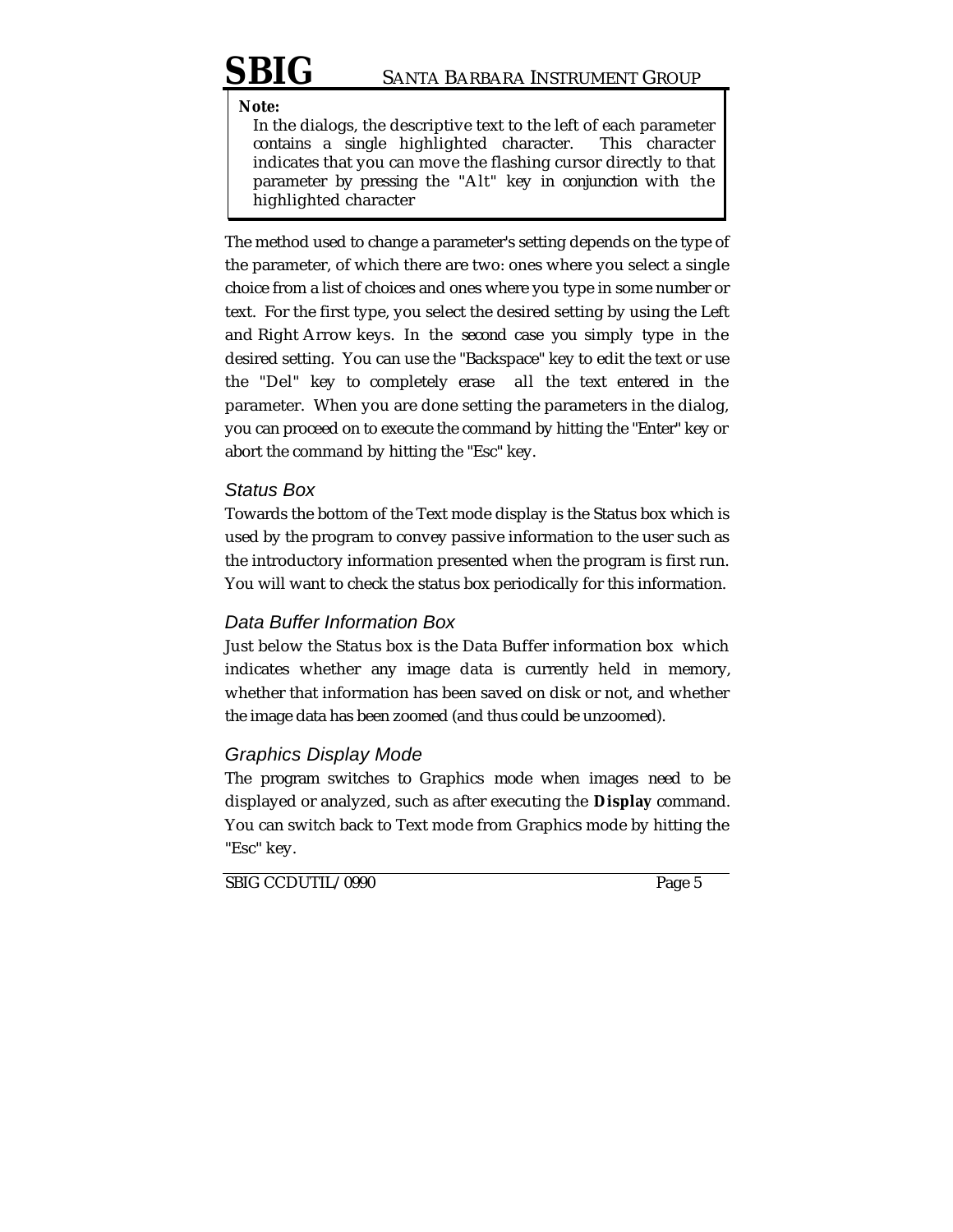The **Image I/O** menu contains commands which are used to retrieve and store images from/to disk, and commands for creating directories and deleting files. Central to the use of the **Image I/O** menu is the File Path, File Filter, and the Directory Dialog which are explained in detail below.

The File Path (which can be set using the **Path/Filter** command in the **Image I/O** menu) tells the CCDUTIL software where to look for files to display in the directory dialog and where to save files. This should be set to the directory where you save your image data files, and can be changed easily if you have created multiple directories for your images. If, for example, your image files have been saved in the DATA directory which resides at the root level of your C: hard disk, you would set the File Path to "C:\DATA". Although they serve similar purposes, you should not confuse the File Path with DOS's Path command. The File Path is only used by the CCDUTIL software, and must be set using the **Path/Filter** command in the **Image I/O** menu.

### **Note:**

IMAGE I/O MENU

If you specify a blank File Path (to use the current DOS working directory), the program will substitute the equivalent File Path ".\".

The File Filter allows you to exclude certain files from showing in the Directory Dialog by specifying a "match string". Only files matching the File Filter will be shown in the Directory Dialog. You can use the DOS wild card characters "\*" and "?" in the File Filter, and specifying a File Filter other than the all-showing "\*.\*"will cause some files not to appear. For example setting the File Filter to "\*.ST4" will cause only files with the extension ".ST4" to appear in the directory dialog.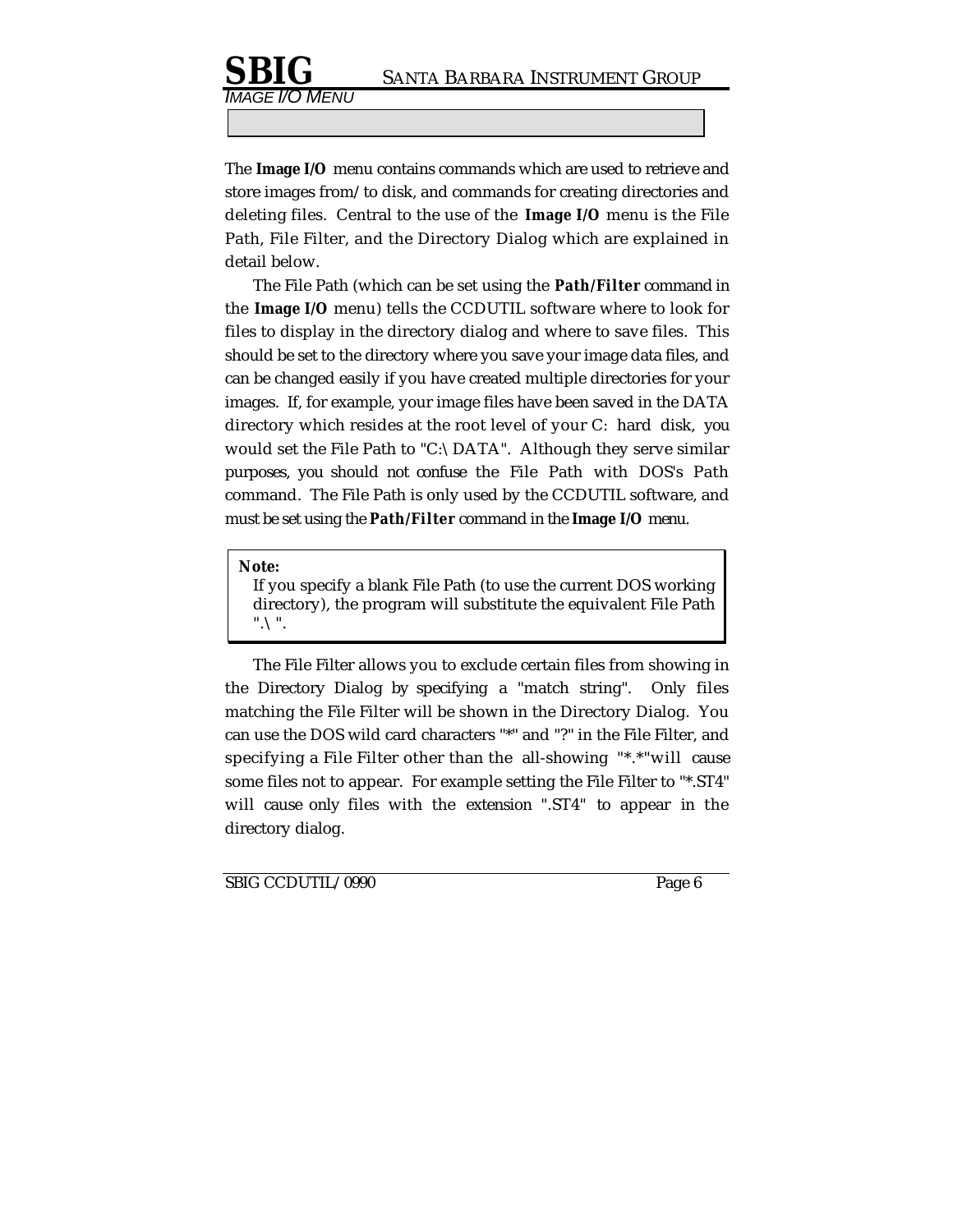The Directory Dialog is shown whenever you need to choose a file on the disk for loading, deleting, etc. Rather that having you type in the name of the file, the program displays all the files (that match the File Filter) in the current File Path. You can then use the four arrow keys to select the desired file. For directories which contain more than 40 files, the PgUp and PgDn keys allow you to page through the files 40 at a time. The files are sorted into alphabetical order, and you can move the selection cursor to the first file starting with any letter by hitting that letter on the keyboard. Additionally, the directory dialog shows the current path and filter at the top of the box containing the files, the current page and number of pages of files and the amount of free space on the disk at the bottom of the box, and as the cursor is moved from file to file, the file's name, size and creation date are shown in a box below the files.

# Load Command

The **Load** command is used to retrieve ST-4 image files from the disk. Once the File Path and File Filter have been set as desired, invoking the **Load** command reveals the Directory Dialog. There you select the desired file and hit the "Enter" key. The Status box will display a message saying it is loading the file, and then another when the file has been completely loaded. If any errors occur, the program will warn you.

# Save Command

The **Save** command allows you to save the image in memory onto the disk as a standard ST-4 image file, the format of which is described in Appendix A. After setting the File Path if necessary, invoking the **Save** command will present you with a dialog where you can specify the file's desired name. At this point you can hit the "Enter" key and the file will be saved, or you can hit the "Esc" key and the whole process canceled. While the file is being saved, the Status box will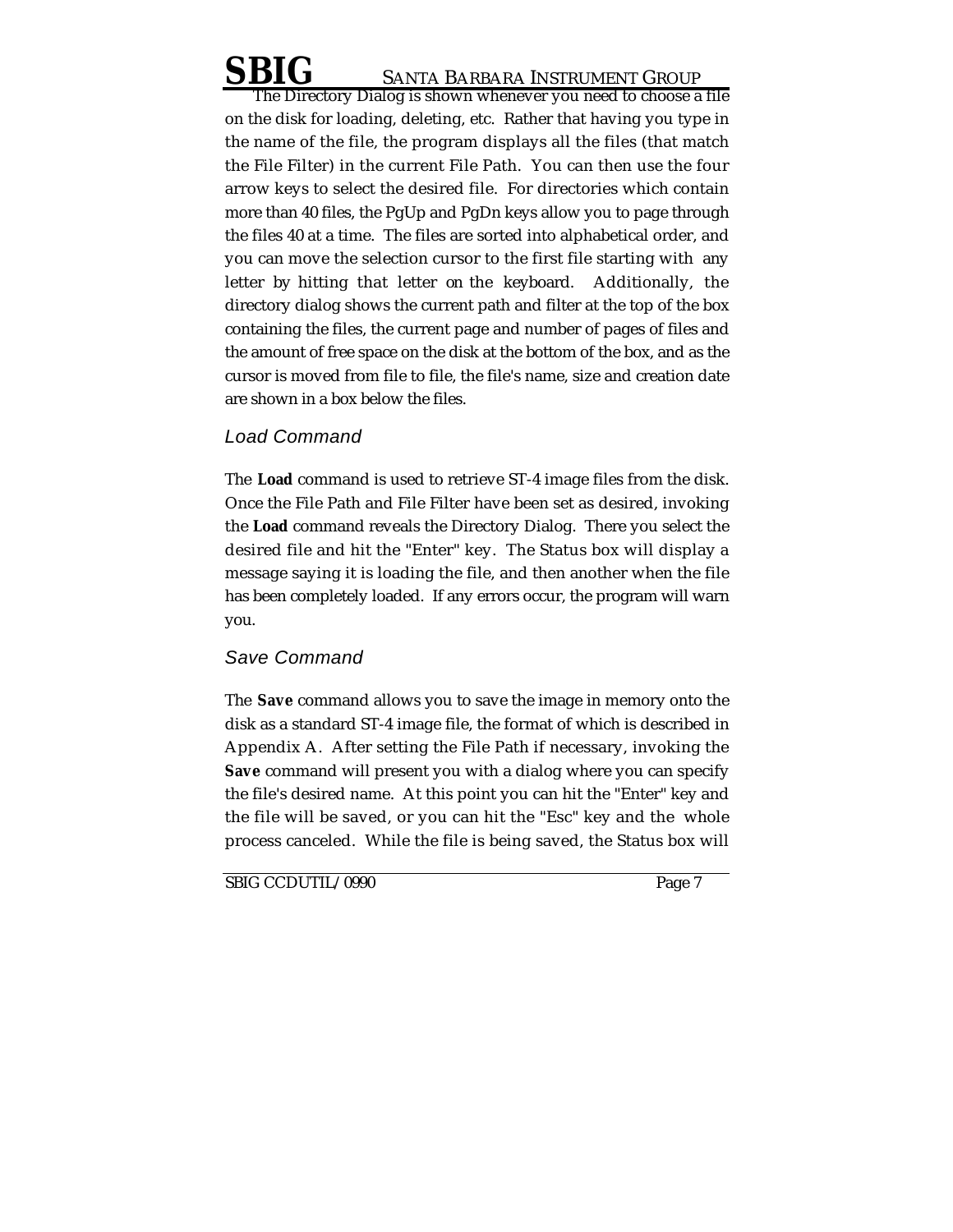a message to that effect, and then when the save has been completed another message is shown. Should any errors occur, the program will warn you.

# Save TIFF Command

The **Save TIFF** command allows you save the ST-4 image in memory using the industry standard TIFF (tagged interchange file format) for import into other image processing or graphics programs. Invoking the **Save TIFF** command brings up a dialog where you can specify the file name and some additional information to be saved with the file such as the Observer, and a Comment. While most other programs will not use this extra information, it is recommended in the TIFF specification and has been included for completeness. After these items have been specified, hitting the "Enter" key causes the file to be saved (in the directory specified by the File Path) using the uncompressed format of the TIFF specification. It can then be imported into other PC programs such as PageMaker as a TIFF graphic file. The image is saved without applying the *Background* and *Range* parameters from the **Display** command, so if you desire to mimic the displayed image in terms of brightness and contrast you should use the **Push** or **Scale** commands (discussed in a later section) to alter the image prior to using the **Save TIFF** command. Also, you may wish to refer to Appendix B for a complete description of the TIFF files written by the CCDUTIL program.

# Save FITS Command

The **Save FITS** command allows you to save the ST-4 image in memory using the FITS (flexible image transport system) format common to astronomical image processing software (such as PC-VISTA). Invoking the **Save FITS** command brings up a dialog where you can specify the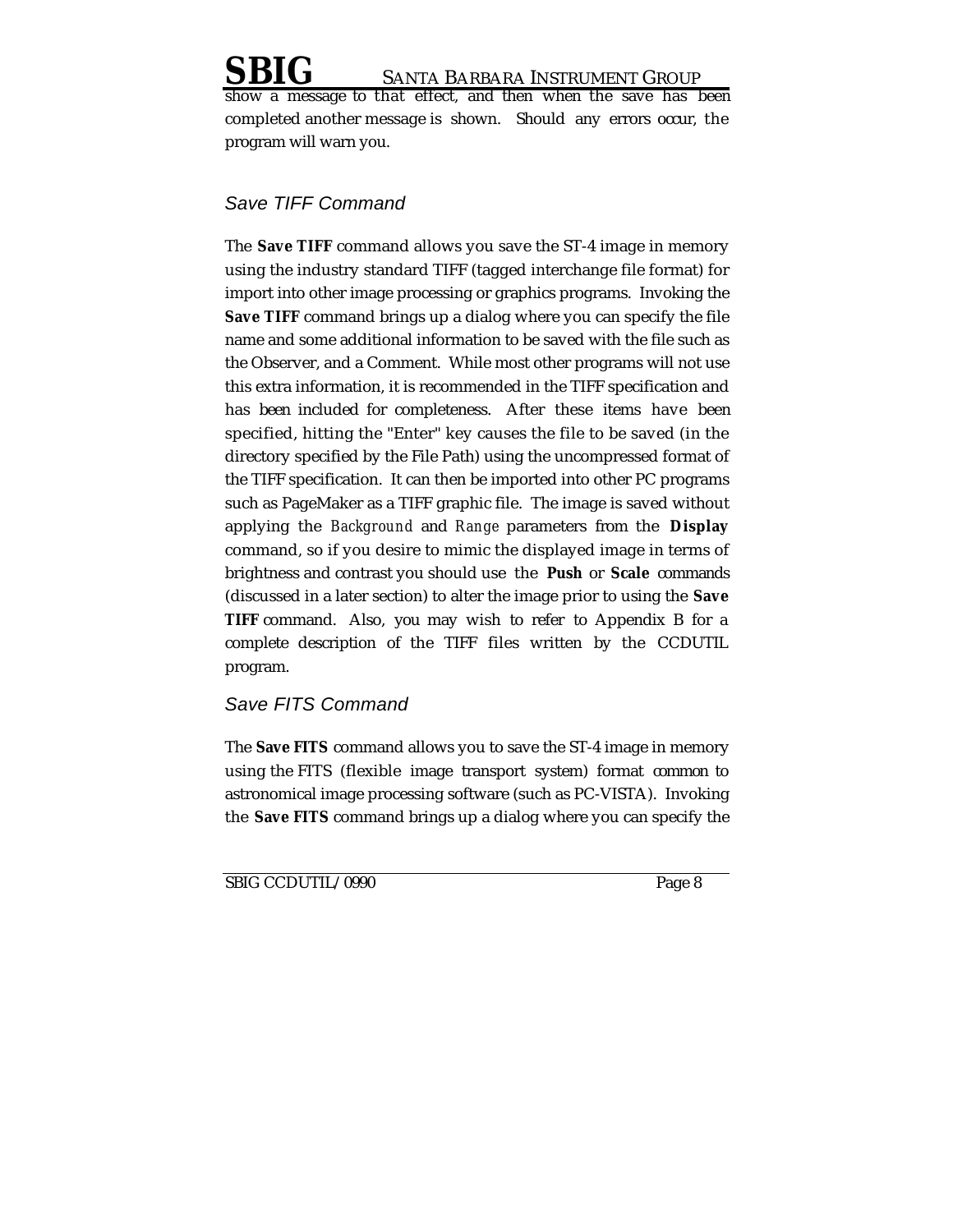iame and some additional information to be saved with the file as described below:

### **Object:**

Set this string to a descriptive title of the object contained in the image such as "M51, the Whirlpool Galaxy".

### **Date of observation:**

Set this string to the date the object was observed using a 2 character month, day, and year such as "09/01/90".

### **Institution:**

Set this string to the name of the observatory where the image was made such as "Ocean Highlands Observatory".

## **Telescope:**

Set this string to a description of the telescope used for the image such as "C11 at f/10".

## **Observer:**

Set this string to the observer's name such as "John Doe".

## **Comment**

Include in this string any extra information about the image you think some one looking at the FITS file might want to know such as the observation time, exposure time, etc.

### **Note:**

The comment defaults to the Image Note attached to the image using the **Edit Parameters** command, and changing the Comment will not change the Image Note.

After these items have been specified, hitting the "Enter" key causes the file to be saved (in the directory specified by the File Path). As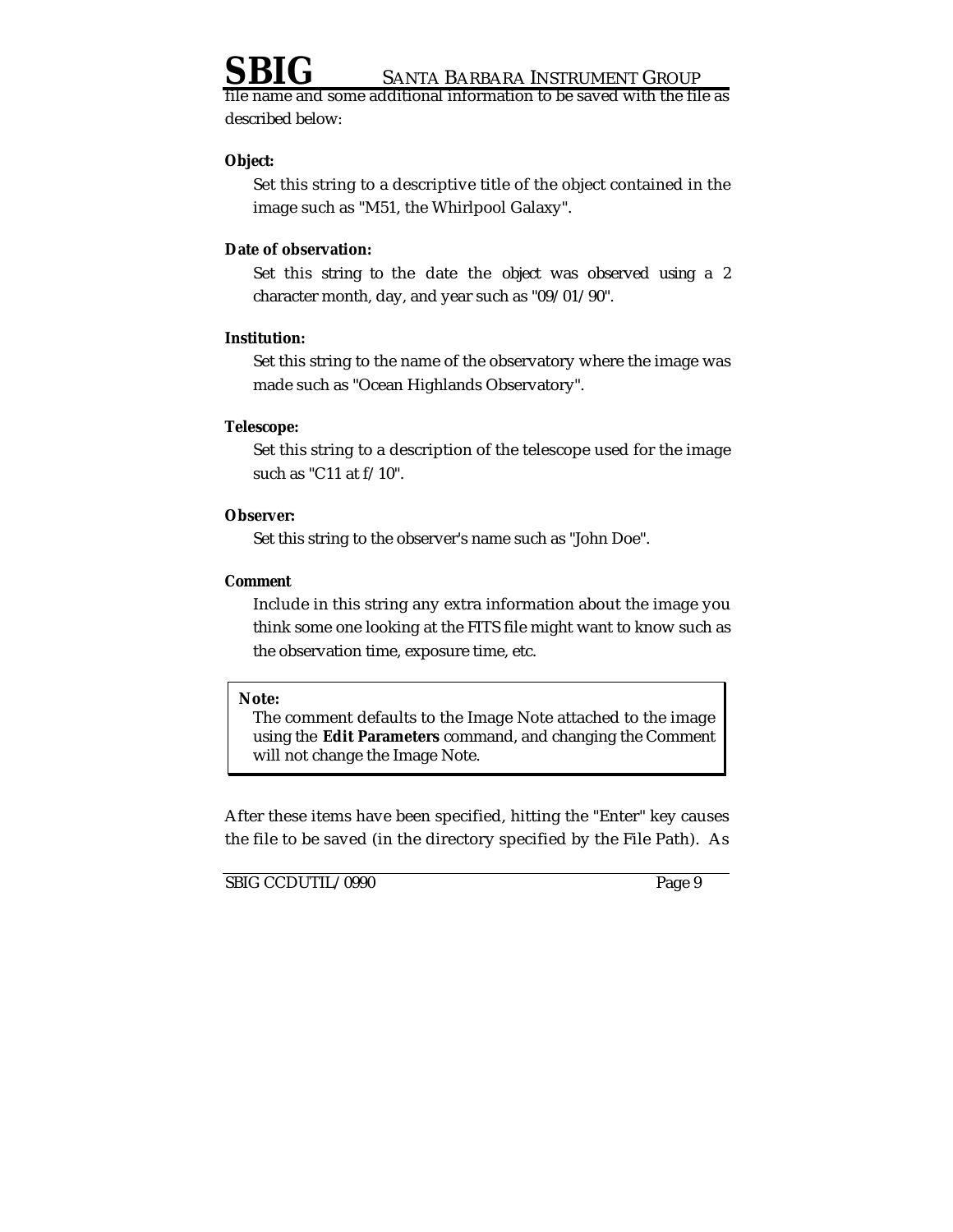with the **Save TIFF** command, you can use the **Push** or **Scale** commands to alter the image's contrast prior to using the **Save FITS** command. Also, you may wish to refer to Appendix C for a description of the FITS files written by the CCDUTIL program.

# Create Directory Command

The **Create Directory** command allows you to create a new data directory without leaving the CCDUTIL program, Invoking the command brings up a dialog where you can name the directory, and optionally select to make it the current directory. This automatically sets the File Path to the newly created directory. If any errors occur while creating the directory you will be warned.

### **Note:**

The **Load** command can not be used on an empty directory (it will warn you), so don't let that cause you to believe that the **Create Directory** command did not work. Once you have saved a file in the new directory the **Load** command will work correctly.

# Delete Command

The **Delete** command allows you to delete or remove files from the directory specified by the File Path. When the command is invoked, the directory dialog is shown. Files are deleted by positioning the cursor over the desired file and then hitting the "Ctrl-D" key combination. After a file has been deleted, its name is replaced with " deleted -", and multiple files can be deleted at one time by repositioning the cursor and hitting "Ctrl-D". When you are all through with the **Delete** command, hitting the "Enter" or "Esc" keys exits the command.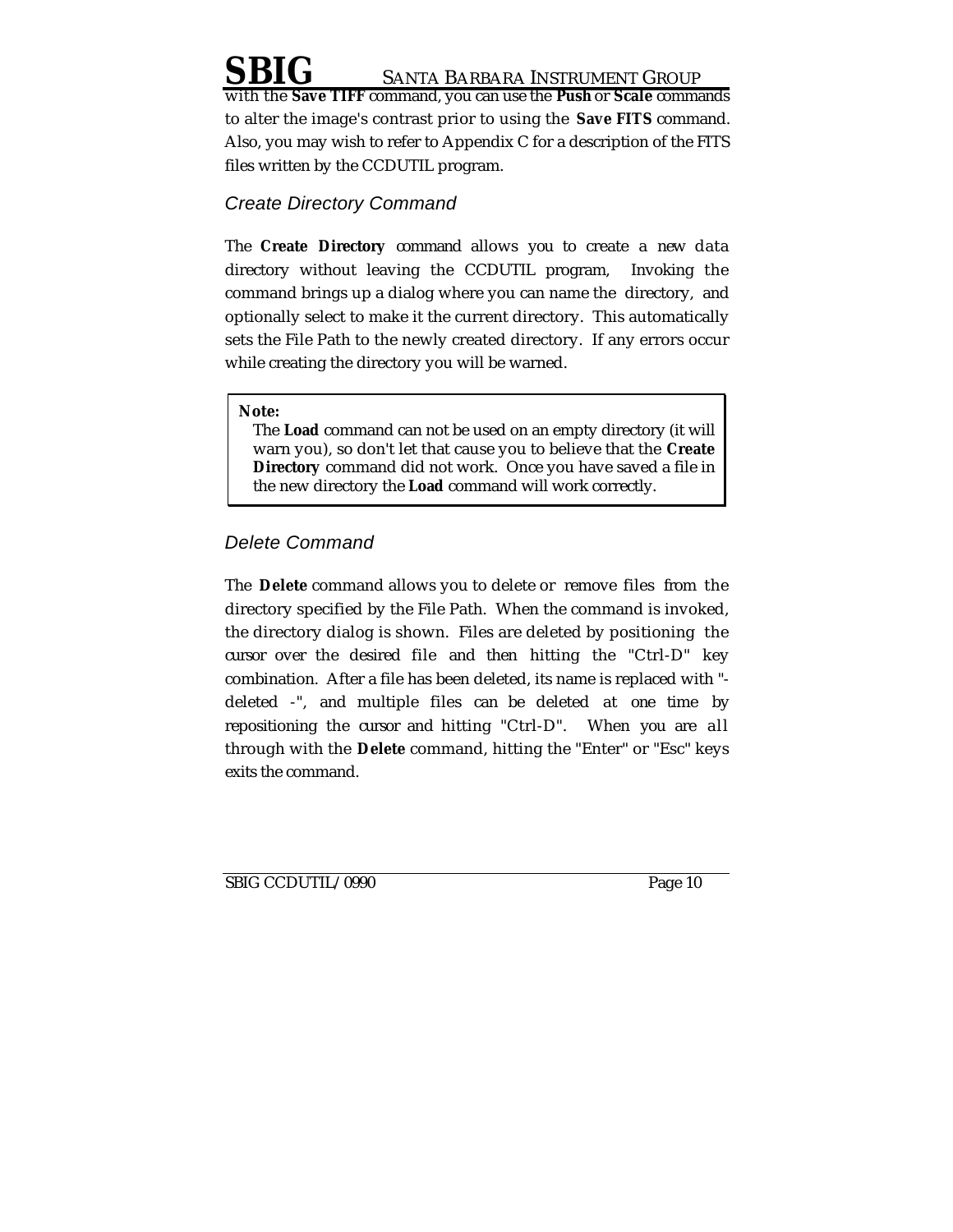# **Important Note:**

The process of deleting files can not be undone, and you are not asked by the software to confirm that you actually want to delete the file. Be careful so as to not delete the wrong file or files.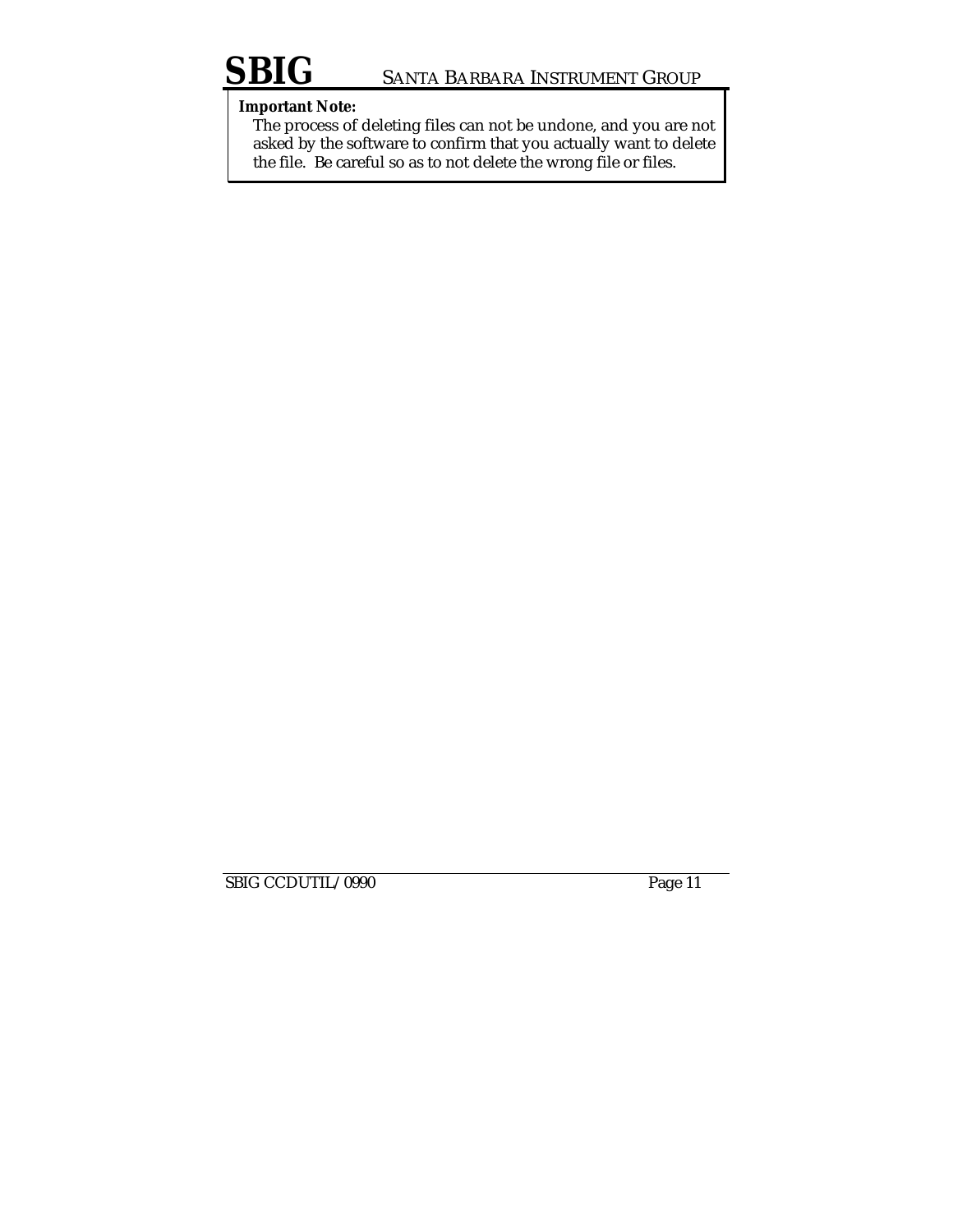DISPLAY MENU AND GRAPHICS MODE

The **Display** command/menu is used to switch the program from Text mode (with the menu bar, menus, etc.) to Graphics mode where the image is displayed. Invoking the **Display** command brings up a dialog with several parameters discussed below.

### **Auto contrast:**

Setting this item to *Yes* causes the software to pick values for the *Background* and *Range* parameters based upon the image data. You will usually want to use Auto contrast when first viewing an image, and then later you can redisplay the image, specifying the contrast parameters to fine tune the display.

## **Background:**

When the *Auto contrast* item above is set to *No*, the image is displayed with all pixel values below the Background level as off or black. Raising this item cuts off more dim pixel values, and lowering it shows more low intensity pixels.

## **Range:**

When the *Auto contrast* item above is set to *No*, this item controls the image's contrast. Pixels between the Background level and the Background level plus the Range are displayed using the intensity capabilities of your display adapter and monitor. Pixel values above the Background + Range level are saturated on the display. Increasing this item decreases the image's contrast and vice versa.

## **Smoothing:**

Setting this item to *Yes* causes the displayed image to be smoothed or lowpass filtered. The smoothing doesn't actually affect the image data; it is accomplished by averaging displayed pixel intensities with their neighbors.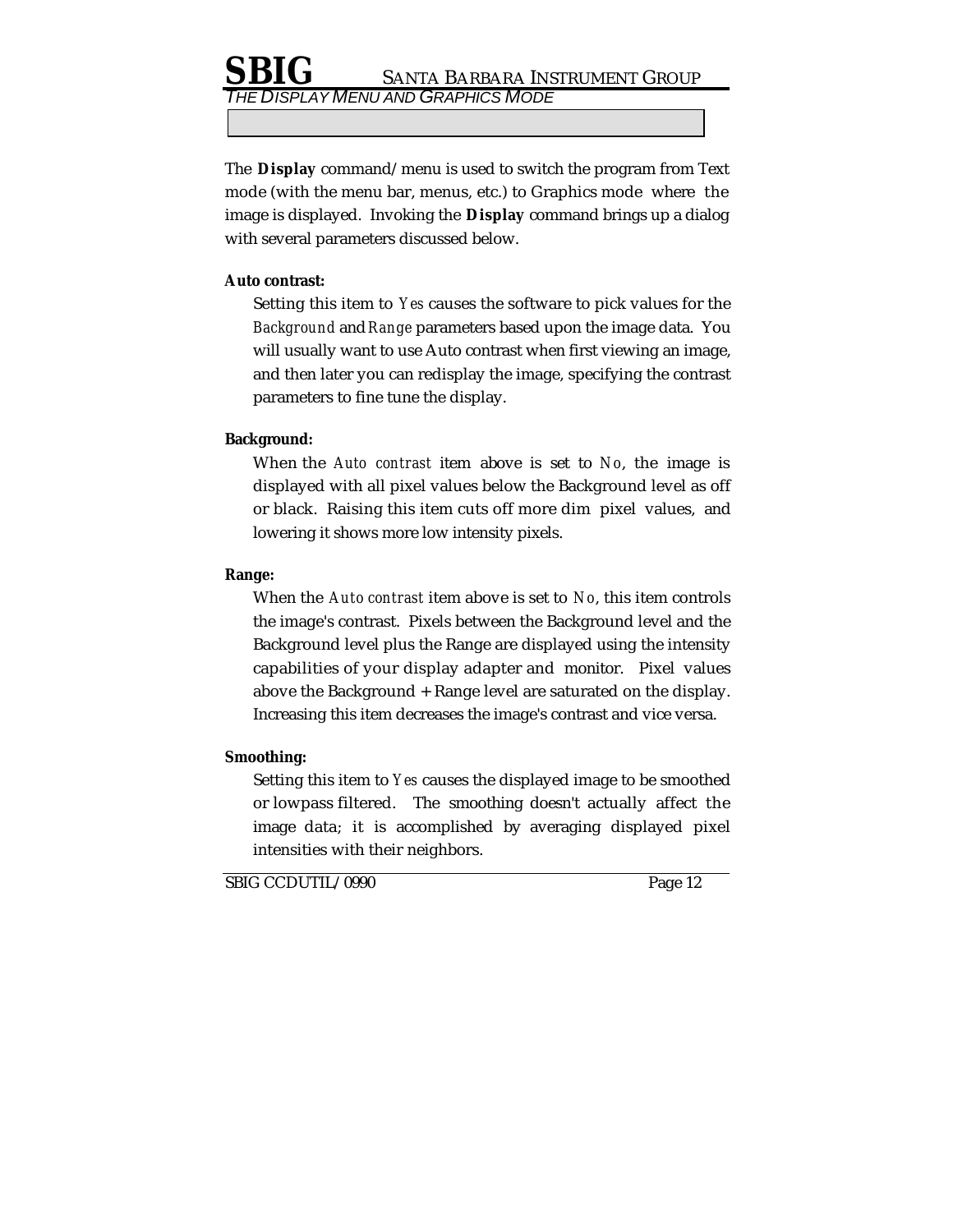

### **Negative image:**

Setting this item to *Yes* causes the image to be displayed as a negative, with brighter pixels being black and dimmer pixels being white.

### **Display mode:**

When this item is set to *Analysis*, the image is displayed on the right of the graphics display, and the image can be analyzed with a crosshair, etc. When this item is set to *Photo*, the image is centered on the graphics display for photographic purposes.

### **Color select:**

This item is only available for users with VGA display adapters. It controls whether the image is displayed in grey scale or using false colors (like the EGA mode display).

### **Note:**

The **Display** command does not modify the image data in the process of displaying it. Any changes to the image's contrast, smoothing, etc. are only for display purposes.

After the items in the Display dialog have been set, hitting the "Enter" key causes the program to switch to Graphics mode and display the image along with any image note at the top of the image and a menu below the image (assuming you've selected the *Analysis* setting in the *Display mode* parameter). You can exit from the **Display** command back to text mode by hitting the "Esc" key. Additionally, if the *Display mode* item from the Display dialog was set to Analysis, you can invoke the Crosshairs mode or the Markers modes discussed in the next sections.

### Crosshairs Mode

The Crosshairs mode is entered by hitting the "X" key from the Analysis display mode mode. This shows a crosshair superimposed upon the image, a series of parameters to the left of the image, and a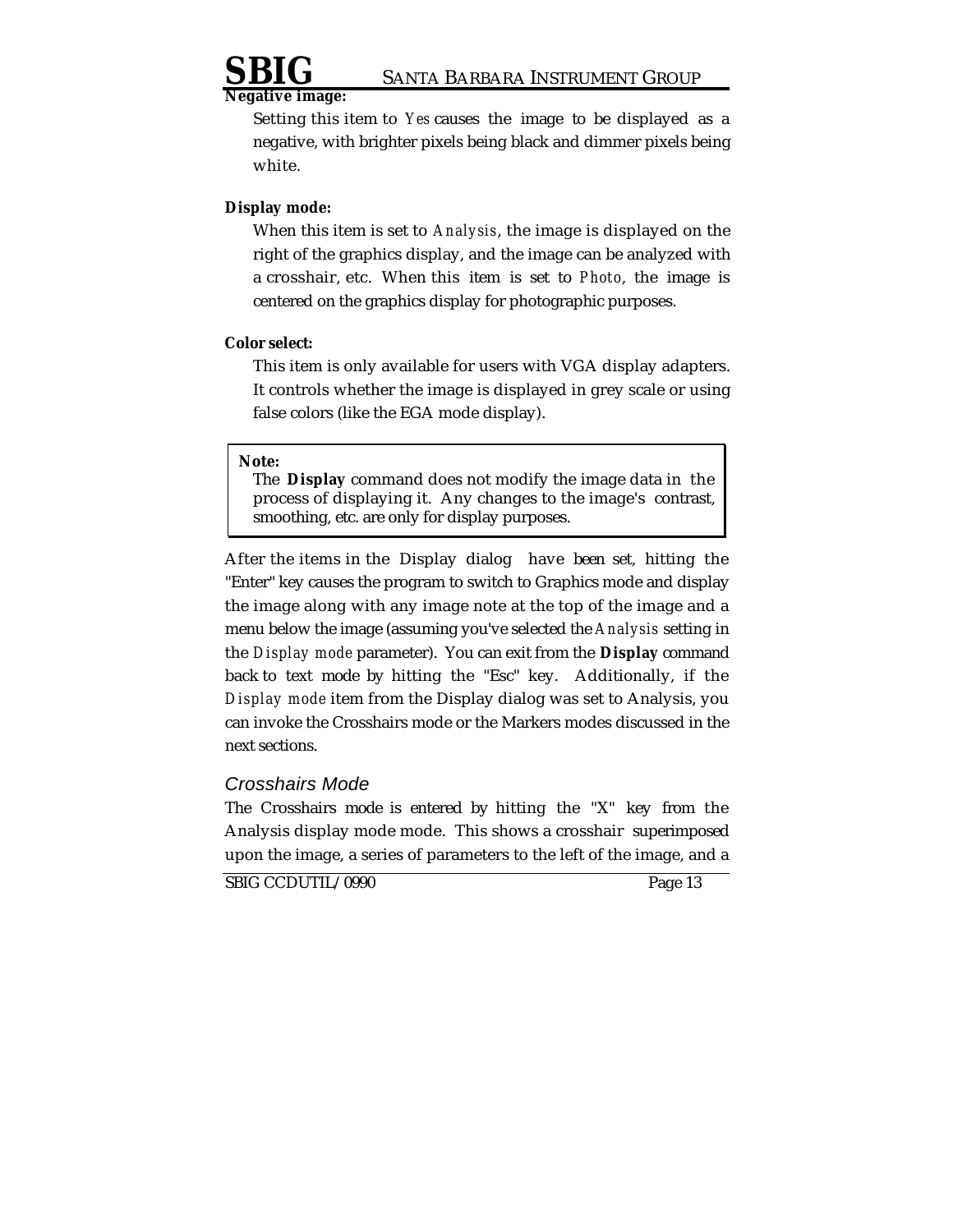**X-Hair** menu at the bottom of the display, the commands of which are described below. Finally, you can exit the Crosshairs mode by hitting the "Esc" key.

## **Backgnd:**

By positioning the cursor and hitting the "B" key, the software uses the data under the cursor as representative of the background level for magnitude calculations. For accurate measurements of magnitudes you should set the Background in a region of the image void of stars or nebulosity.

## **Star:**

By positioning the cursor and hitting the "S" key, the software uses the pixel position under the cursor as the reference position for Separation measurements. for example to measure the separation between two stars you would position the cursor over one of the stars, hit the "S" key, then reposition the cursor over the second star.

# **Toggle size:**

By hitting the "T" key the software cycles the box size used in measuring the Smoothed Pixel value and the Magnitudes from 3 x 3 pixels through 11 x 11 pixels.

The crosshair parameters displayed to the left of the image are updated as the crosshair is moved around the image. The Arrow keys move the cursor by 1 or 5 pixels per keypress depending on whether the "NumLock" or "Shift" keys are down.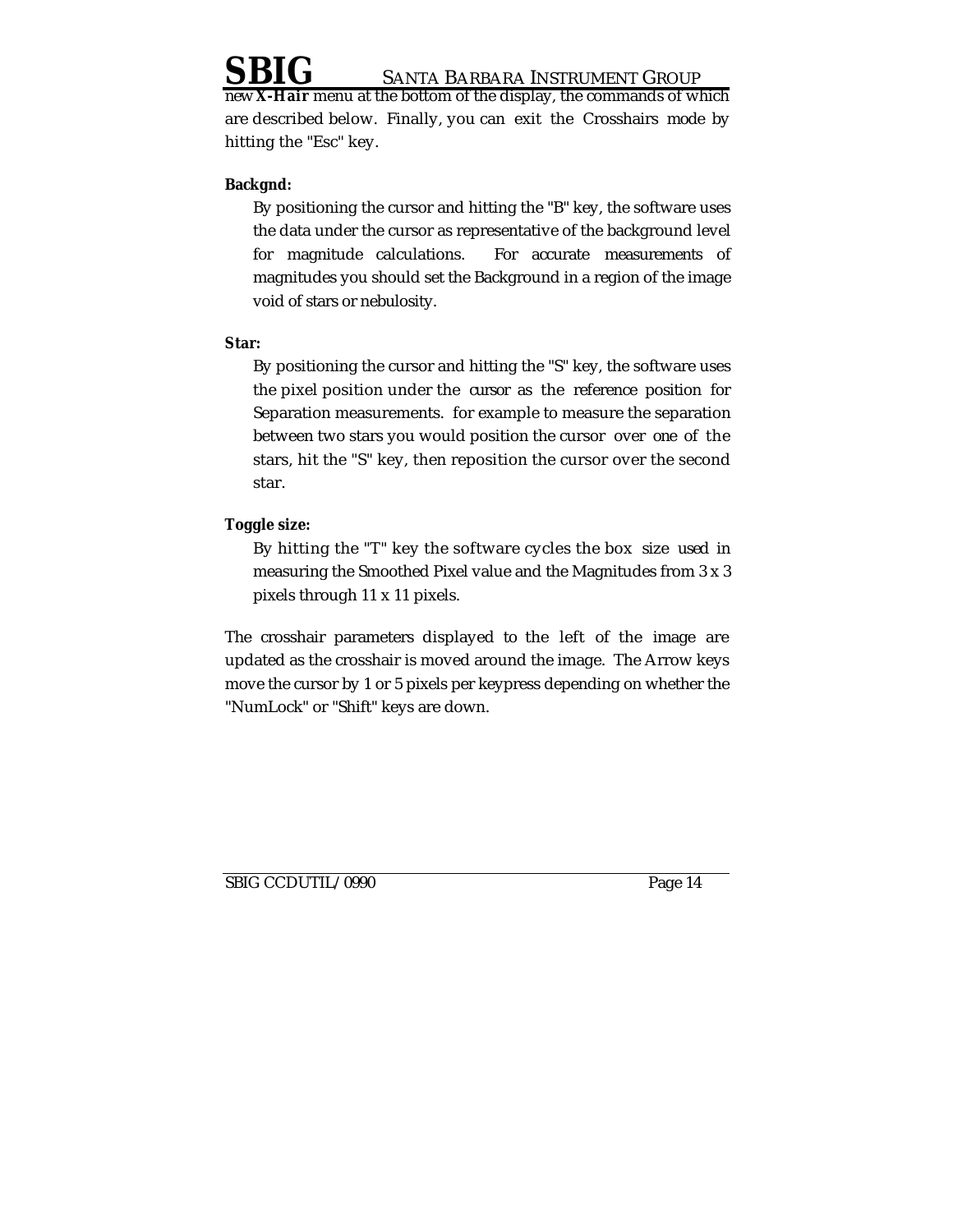### **Note:**

You may find it easiest to move the cursor by keeping your left hand on the Shift key and using your right hand to work the keypad. In this way, you control the speed of the cursor by pressing or releasing the Shift key. Also, you can use the i,j,k, and m keys (and their Shifted versions) as a virtual keypad to move the cursor.

Each of the parameters from the Crosshairs mode are described below:

### **Pixel:**

These are the Crosshair's X and Y coordinates, with Pixel 1,1 being in the upper left hand corner of the image.

### **Value:**

This is the pixel value or intensity of the pixel directly under the crosshair and will range from 0 through 255.

### **Sm-Value:**

This is the average pixel value of the box of pixels centered under the crosshair. The box size is controlled with the **Toggle size** command.

### **Mag.:**

This is the magnitude of the object inside the box of pixels centered under the crosshair. The magnitude is calculated by summing the contributions of all the pixels in the box with the background level subtracted. The calculated magnitude also depends on the Exposure time, the Aperture and the CCD's Response factor which can be changed with the **Edit Parameters** command in the **Operations** menu.

### **DifMag:**

This is the diffuse magnitude, or magnitude per square arcsecond, of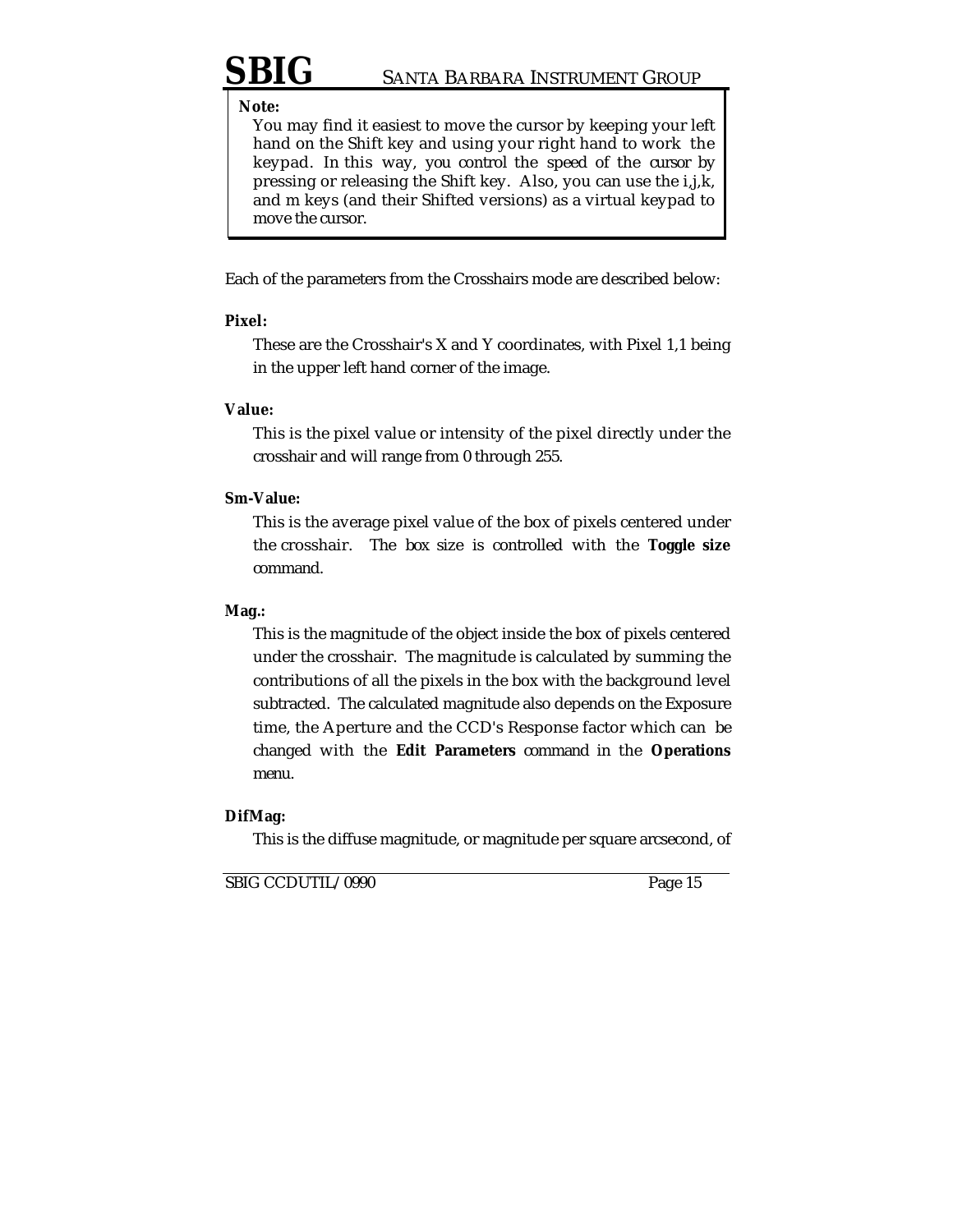the object inside the box of pixels centered under the crosshair. In addition to the items affecting the magnitude calculation, the diffuse magnitude depends on the Focal length of the telescope used.

## **Sep.:**

This is the separation in arcseconds between the current position of the crosshair and the position marked with the **Star** command.

## **Angle:**

This is the orientation of the line drawn between the current position of the crosshair and the position marked with the **Star** command, measured in degrees clockwise from vertical

## **Boxsize:**

This the size of the box used in making the average pixel, magnitude and diffuse magnitude calculations, and is changed using the **Toggle size** command.

# Markers Mode

The Markers mode is entered from the display or graphics mode by hitting the "M" key, and is used for marking the position of pairs of reference points in images for aligning those images.

To align one image to another you must specify two points in each of the images. One image is referred to as the Reference image, and the second image is called the Source image. The process of aligning images actually involves translating and rotating the Source image to align it with the Reference image, which itself does not get modified.

In each of the two images, you must specify the position of two objects (stars). The position of these objects are referred to as the Pivot and Angle Reference points. The alignment of the Source image to the Reference image is done by the computer by translating the Source image until its Pivot point aligns with the Reference image's Pivot point, and then rotating the Source image until the orientation of the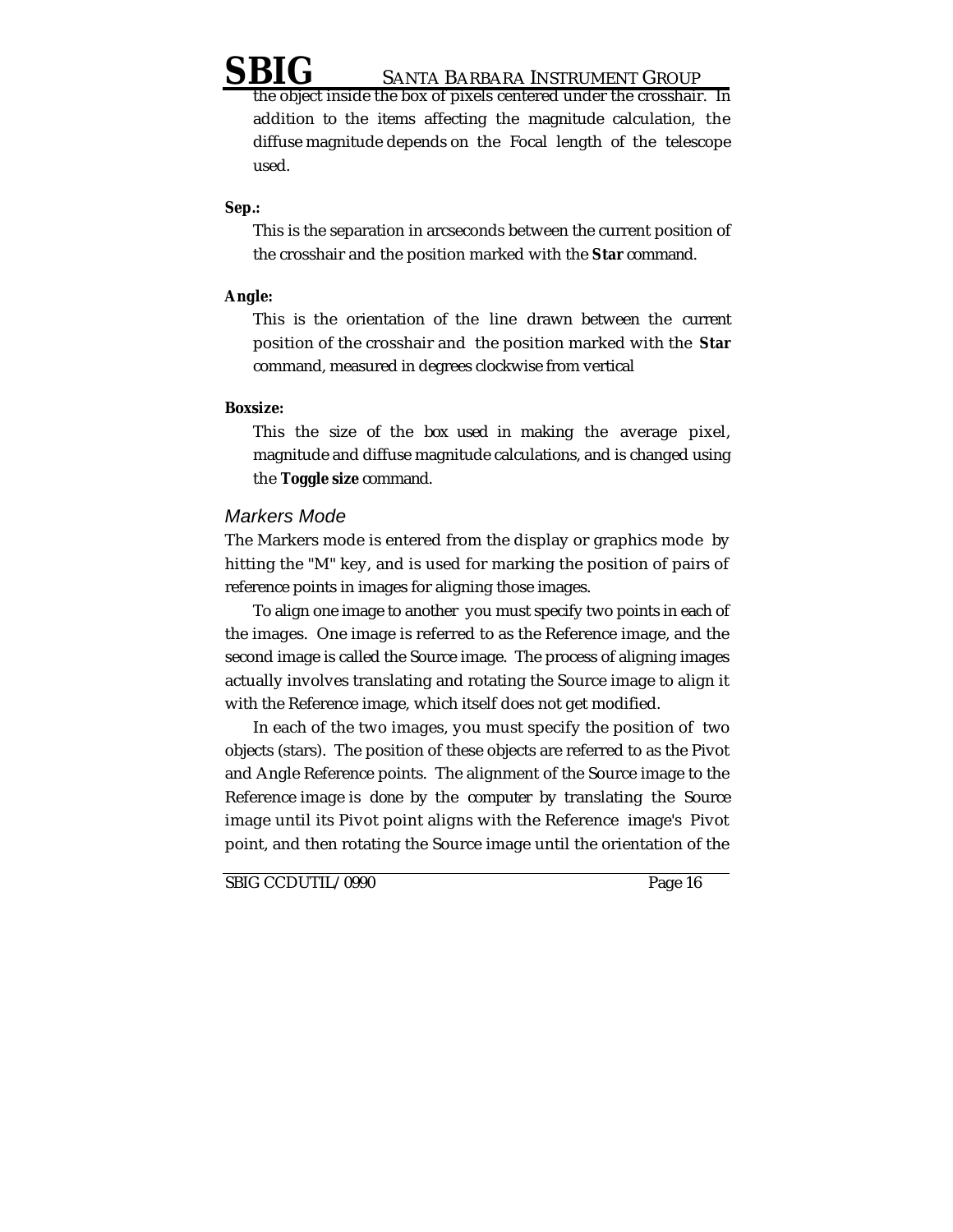line between the Source image's Pivot and Angle Reference points matches the orientation of the line between the Reference image's Pivot and Angle Reference points. This is shown diagrammatically below.



**Figure 1** *Image Alignment*

The Markers mode allows you to mark and record the position of the reference points in the images using the F1 through F4 function keys as described below. Pressing one of these keys causes the software to calculate the X and Y centroid of the data under the cursor and retain those coordinates for later use with the **Align** command from the **Operations** menu.

**F1:**

Use this to mark the position of the Pivot point in the Reference image.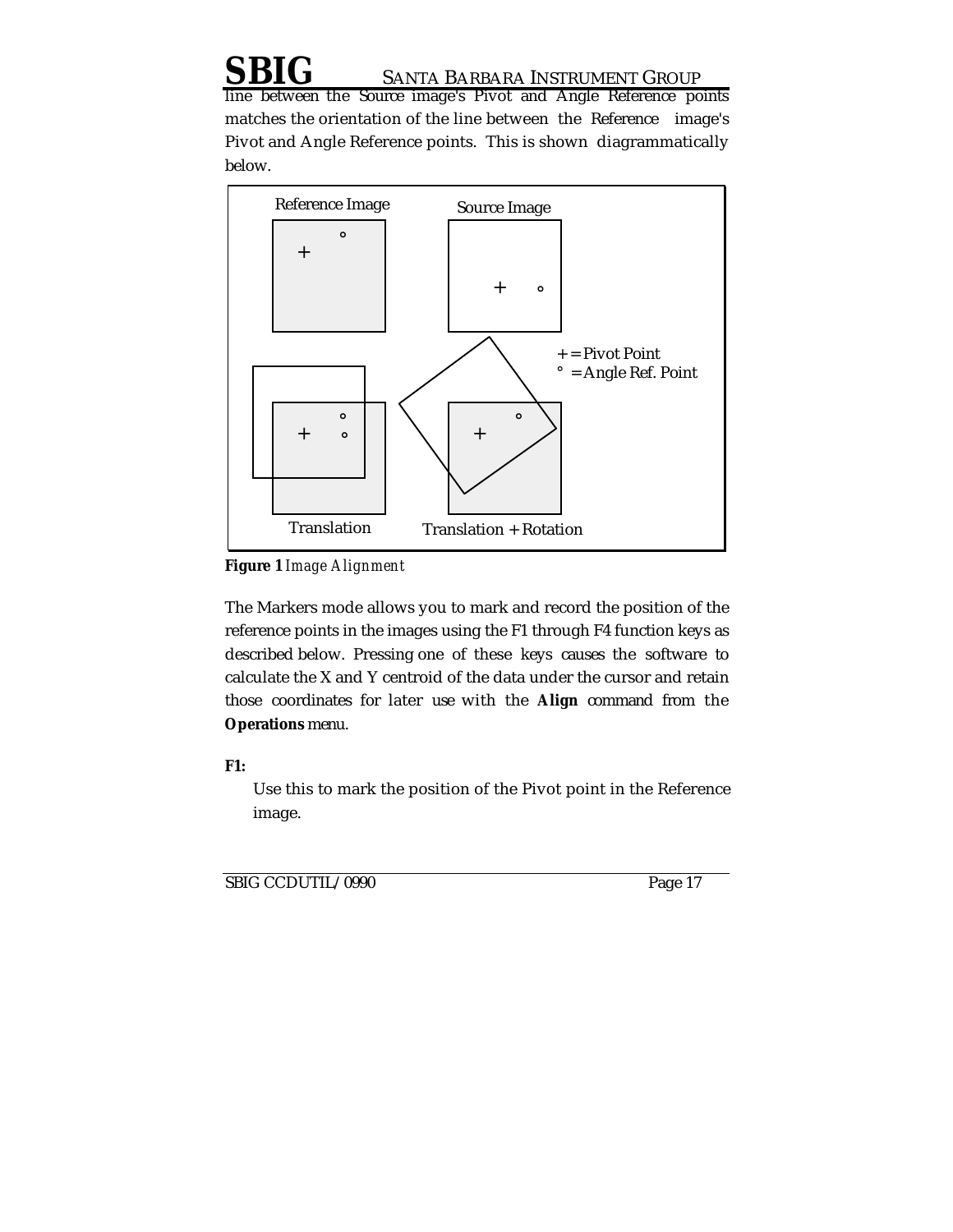Use this to mark the position of the Angle Reference point in the Reference image.

## **F3:**

Use this to mark the position of the Pivot point in the Source image.

## **F4:**

Use this to mark the position of the Angle Reference point in the Source image.

Alignment of the two images can then be performed as discussed under the **Operations** menu.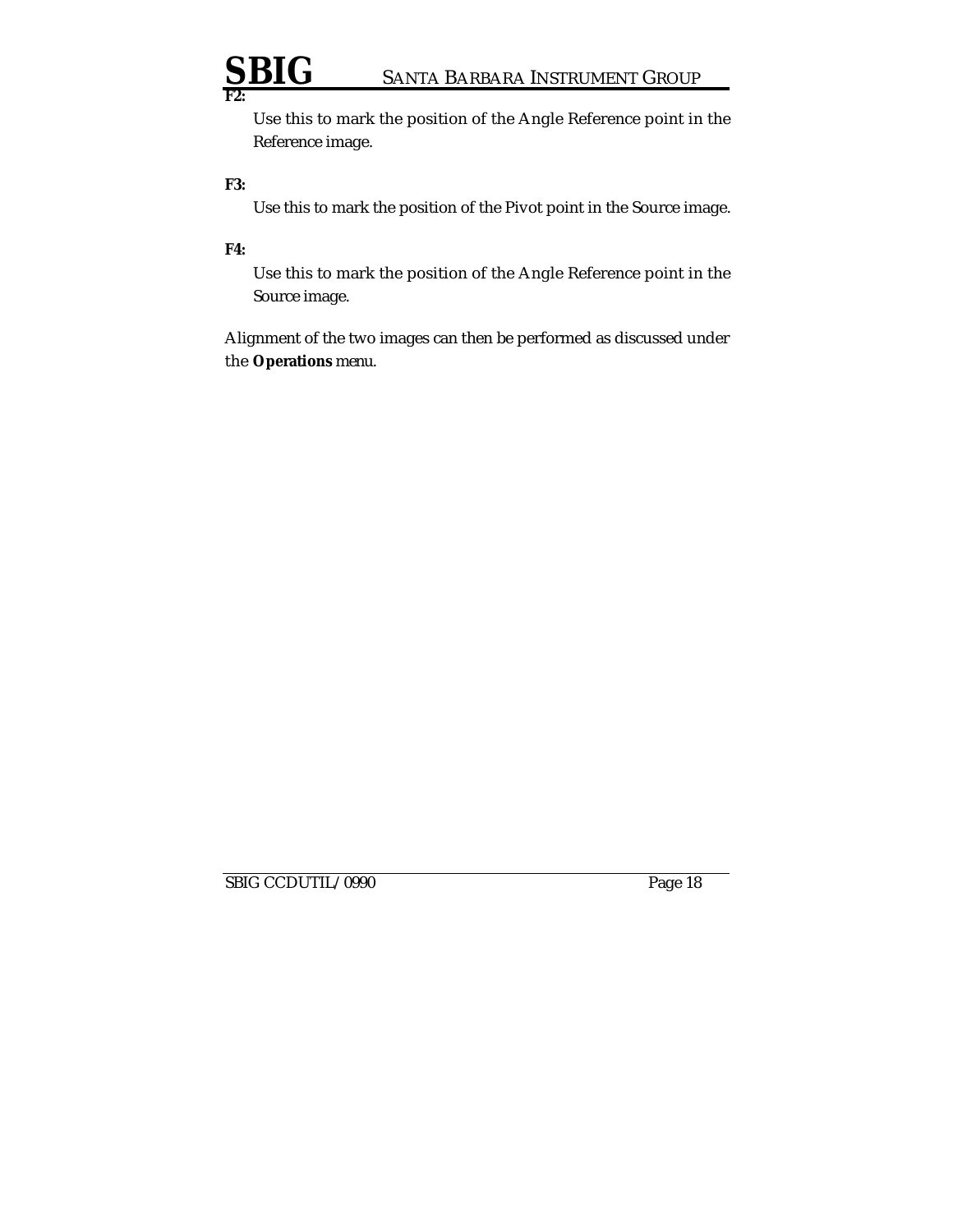

The **PC** command/menu is used to fine tune the operation of the CCDUTIL program to the capabilities of your PC. The parameters in the PC Setup dialog are discussed below:

## **Graphics card:**

MENU

Set this item to *Auto* to have the software choose the best possible display mode for your particular PC, or set it to the type of display adapter you have installed in your system. Users with VGA can use all modes except Hercules, users with EGA can use EGA and CGA.

### **Color display:**

Usually you should set this item to *Yes* if you have a color monitor attached to your system, although you should experiment with the setting to see its effects.

## **Aspect ratio:**

Use this item to adjust the aspect ratio of the Photo display mode for a square picture.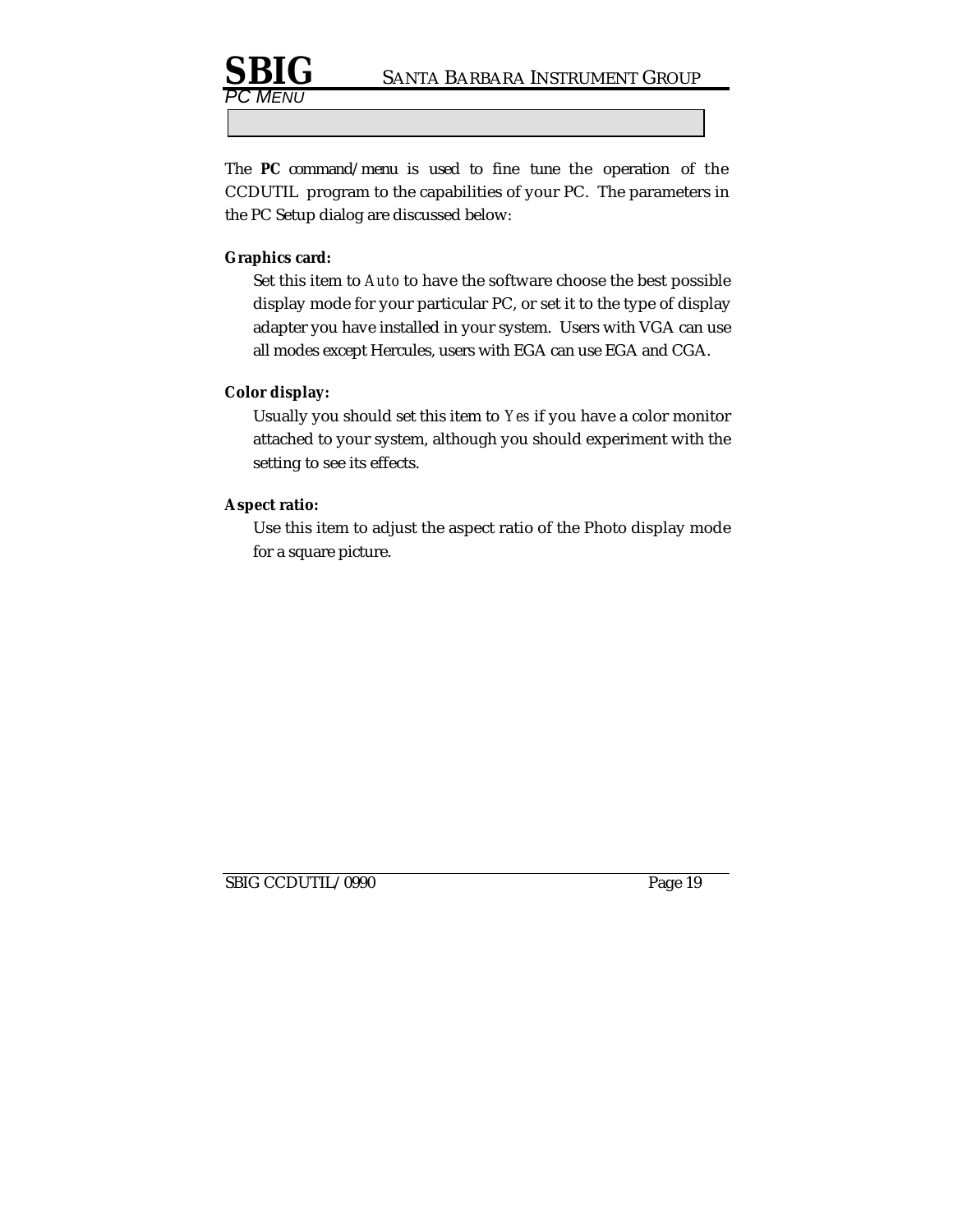ERATIONS MENU

The commands in the **Operations** menu modify the image which has been previously loaded into memory, replacing the image with the modified or operated upon version. After invoking one of the commands in the **Operations** menu the image will need to be saved on disk using the **Sav**e command (**Image I/O** menu) to permanently record the changes made. When you save the image you may also wish to give the file a new name, thus keeping the original.The **Undo** command allows you to undo the changes made to the image by the last command invoked from the **Operations** menu, but it operates on the image in memory, not on disk.

# Undo Command

Although the **Undo** command is at the bottom of the **Operations** menu, it is described first because it allows you to undo the effects of the last command from the **Operations** menu you performed on an image. You are asked to verify the undo operation, which itself can not be undone. Also, in the rare case where there is not enough memory for an undo buffer, you are warned when the CCDUTIL program is first run that the **Undo** command will be inoperative.

# Align Command

The **Align** command is used to align images to one another, and is aided by the Markers mode of the **Display** command described above. If you haven't read that section, you should do so because it describes the nomenclature used in the **Align** command .

When the **Align** command is invoked a dialog is shown where you need to specify the X and Y coordinates of the Pivot and Angle Reference points in the Source and Reference images. Procedurally the way you align a series of images is as follows: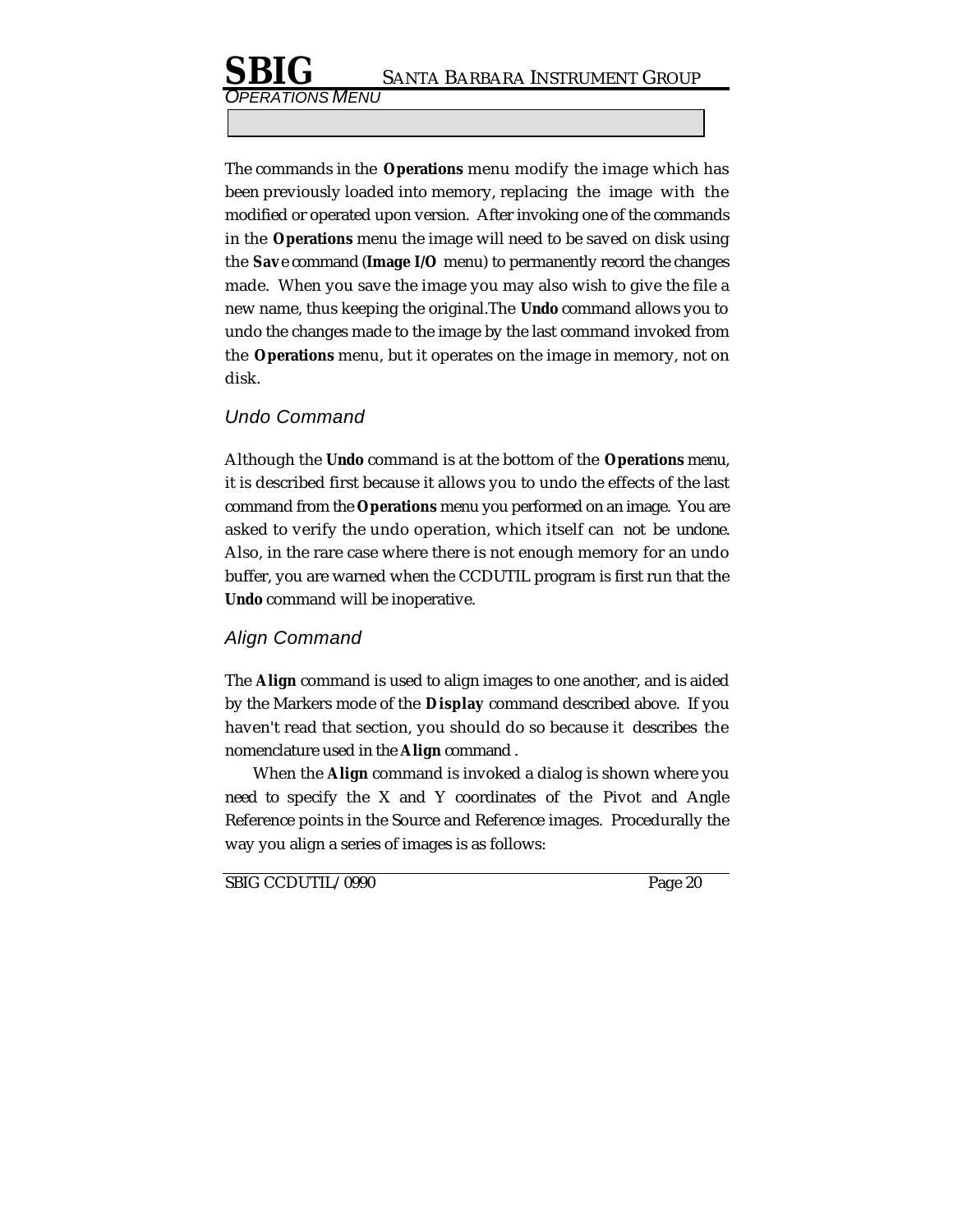- Load the Reference image and mark the position of the Pivot and Angle Reference points using the F1 and F2 function keys in the Markers mode of the **Display** command.
- 2. Load a Source image, and mark the position of the corresponding Pivot and Angle Reference points using the F3 and F4 function keys in the Markers mode of the **Display** command.
- 3. Invoke the **Align** command to align the Source image to the Reference image.
- 4. Save the aligned Source image, using a different name.
- 5. Repeat steps 2 through 4 until all desired images of a group have been aligned.

# Offset Command

The **Offset** command subtracts a constant value from each of the pixels in the image, and can be used to remove the majority of the background from a series of images which you wish to co-add without the cumulative background reducing the possible dynamic range of the summed image. Do not remove the background all the way down to zero because the statistical variation in background pixel values means you may actually be removing valid data from the image which could be detrimental (leave in about 4 units of background). Additionally, the **Offset** command allows you to specify a negative offset, which actually adds a constant to each of the pixels in the image.

# Push Command

The **Push** command increases the contrast of the image by subtracting an offset from each pixel, and then multiplying by a second constant. The effect on the image is the same as the visual effects produced by the *Background* and *Range* parameters of the **Display** command except that the actual image data is modified, rather then just temporarily for display purposes. The *Background* parameter sets the black level of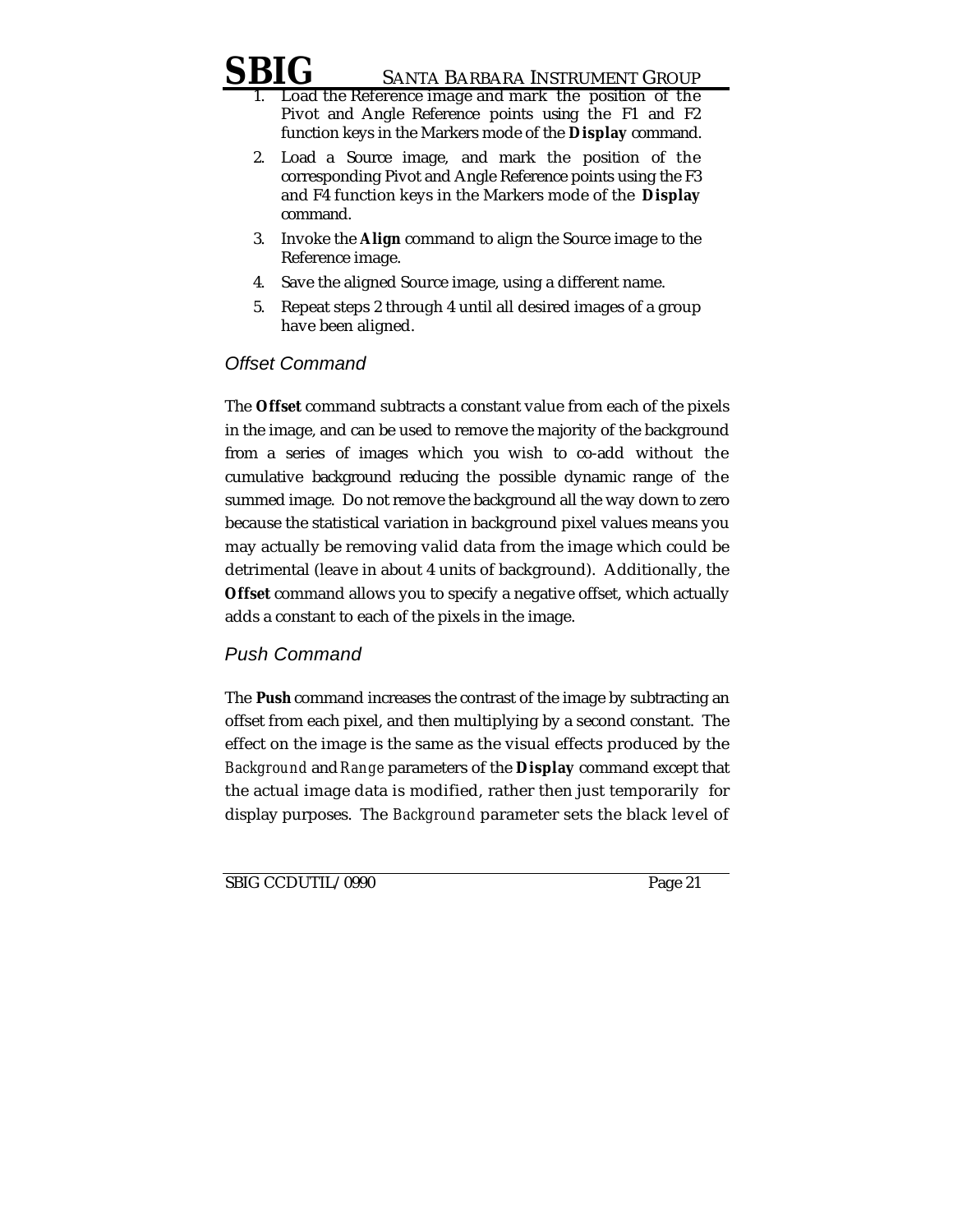**SANTA BARBARA INSTRUMENT GROUP** the sky background, and the *Range* parameter sets the contrast or white

saturation level of the image.

Invoking the **Push** command shows a dialog with the *Background* and *Range* parameters set to the values used in the **Display** command. Thus it is quite easy to use the **Display** command to get the image's appearance desired and then use the **Push** command to permanently modify the image. Once an image has been "Push"ed. Then it can be displayed with the background set to 0 and the Range set to 255.

Mathematically, the **Push** command modifies the pixels in the image by the formula:

$$
P'(x,y) = (P(x,y) - Background) * \frac{Range}{255}
$$

## Scale Command

The **Scale** command works like the **Push** command described above in that it subtracts a constant value from each pixel and then multiples by a second constant except that the multiplicative scale factor is specified expressly and can be less than 1.0. Invoking the **Scale** command reveals a dialog where you specify the scale factor and the offset. In addition to modifying the image, the image's *CCD Response factor* parameter is scaled by the scale factor.

Mathematically, the **Scale** command modifies the pixels in the image by the formula:

$$
P'(x,y) = (P(x,y) - Offset) * Scale
$$

### Translate Command

The **Translate** command allows you to translate or offset the image in X and in Y, with the translation not being limited to integral values. When the **Translate** command is invoked you are presented with a dialog where you specify the X and Y offsets. Positive offsets moves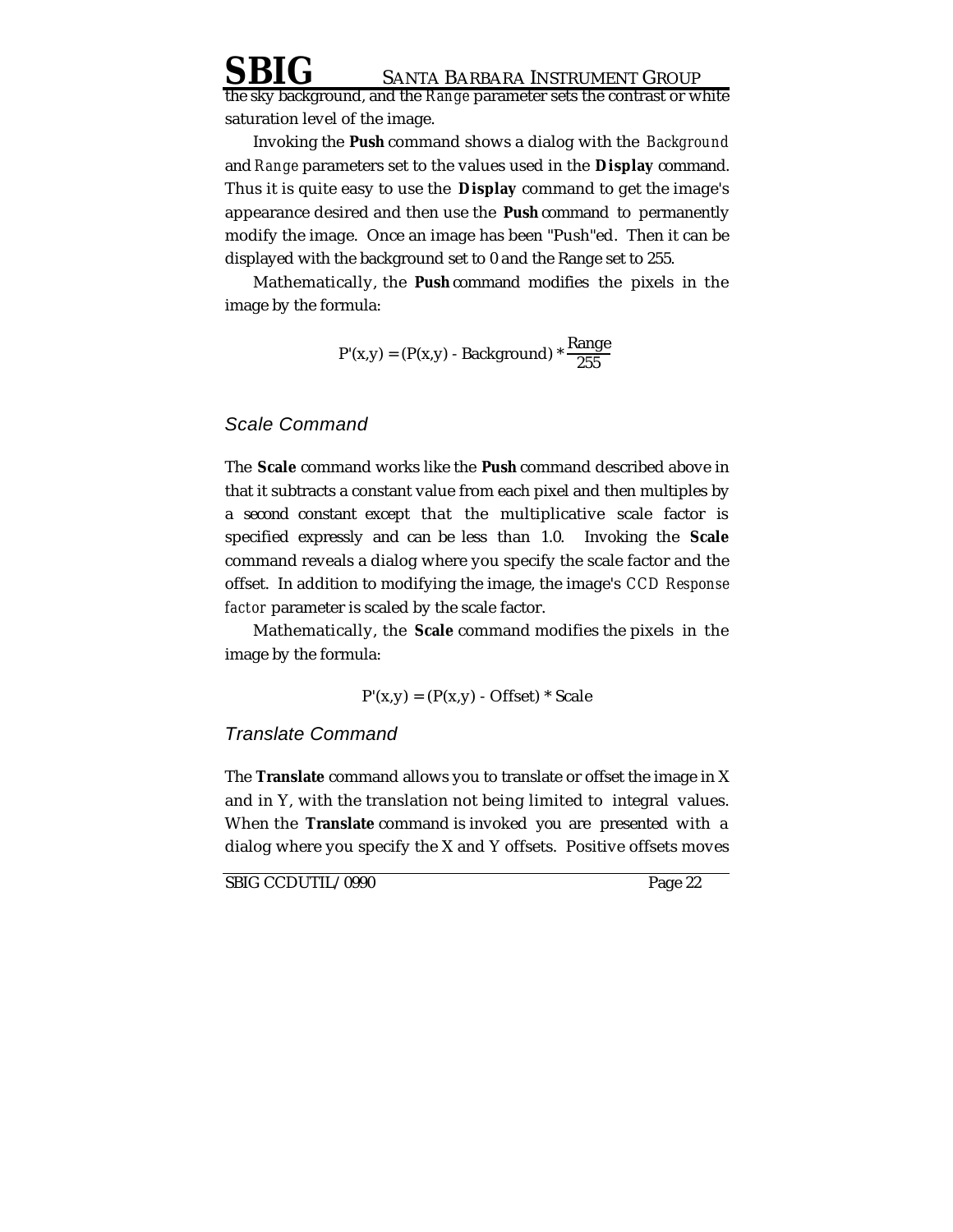the image to the right or down, and negative offsets move the image left or up. Non-integral translations are done by linear pixel interpolation where any translated pixel is a weighted sum of the four nearest untranslated pixels.

# Sharpen Command

The **Sharpen** command highpass filters the image which enhances or sharpens regions where the pixel intensities are changing. The **Sharpen** command does not require any user input, and replaces each pixel in the image with a weighted sum/difference of the pixel and its eight neighbors.

# Smooth Command

The **Smooth** command lowpass filters the image which smooths regions where the pixel intensities are changing. The **Smooth** command does not require any user input, and replaces each pixel in the image with a weighted sum of the pixel and its eight neighbors.

### **Note:**

It is often best to use the **Push** command to increase the range of pixel values in an image to give the **Smooth** command some room to work with.

# Add Image Command

The **Add Image** command allows you to co-add two images, and one of the images can be translated in X and Y relative to the other by integral numbers of pixels. Additionally a constant can be subtracted from the sum of the two images which removes the effects of reduced dynamic range due to large accumulated background levels. Procedurally the way you co-add two images is by loading the first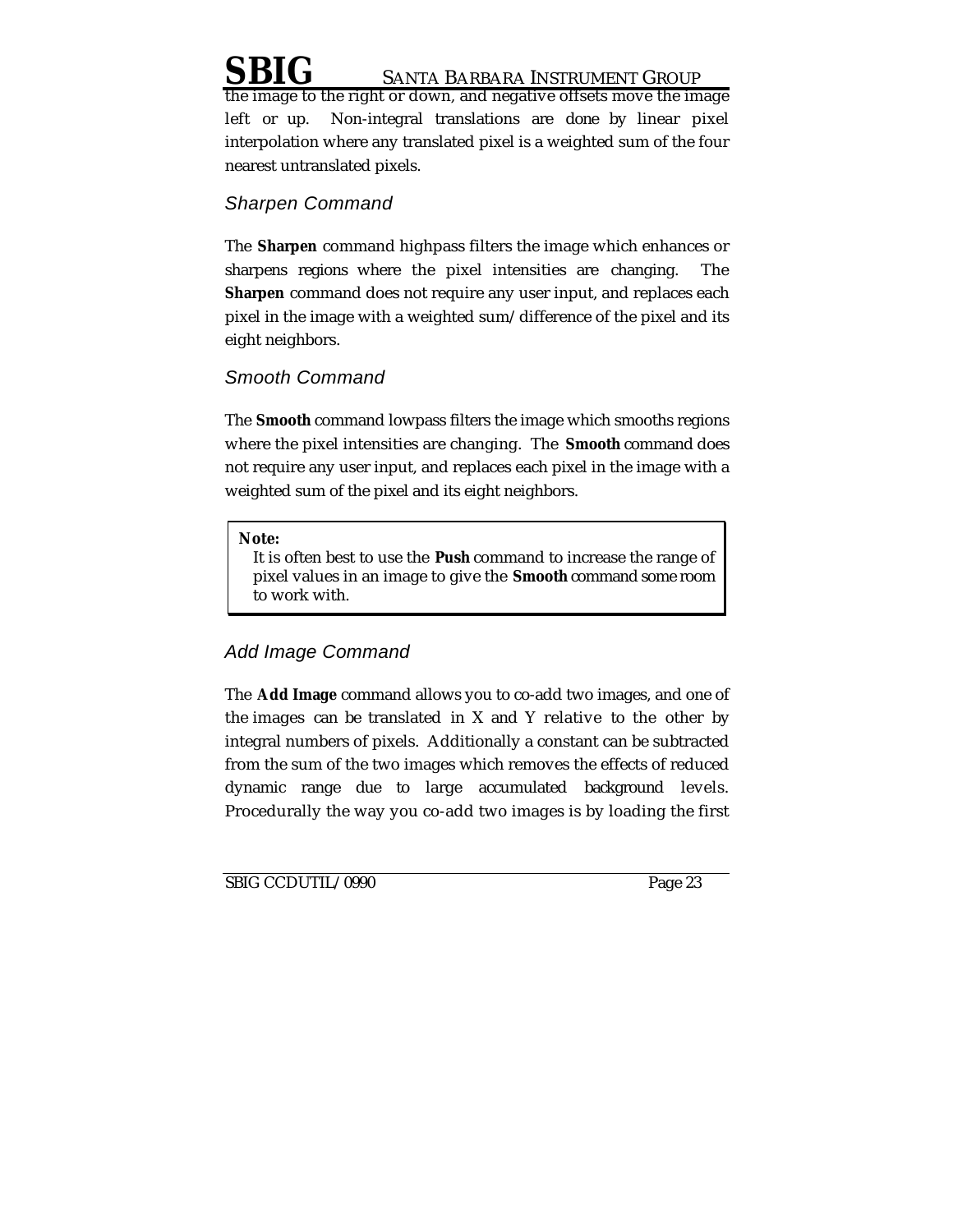image into memory, co-adding the second image off the disk using the **Add Image** command and then saving the resulting co-added image.

When the **Add Image** command is invoked you are presented with the Directory Dialog where you should select which image you want to co-add to the image currently in memory. Once the desired file has been highlighted using the Arrow keys, hitting the "Enter" key reveals a second dialog where you specify the X and Y offsets or the amounts the second image (the one on disk) should be shifted relative to the first (the one in memory) for alignment purposes and the Count offset which is the amount to subtract from the sum of the two images.

To determine the proper settings for the *X offset* and *Y offset* parameters you must individually load each of the images you wish to co-add and find the pixel coordinates of some reference object in each image prior to using the **Add Image** command. For example lets say you have three images M51A, M51B, and M51C that you want to co-add, and you determine the (X,Y) coordinates of some star (the same star in all three images) are (121,34), (118,36) and (130,30). Additionally you determine that the sky background level in each of the three images is 25 counts. To co-add these three images you would then:

- 1. Load the M51A image using the **Load** command in the **Image I/O** menu.
- 2. Invoke the **Add Image** command, select the M51B image and specify an X offset of 3, a Y offset of -2 and a Count offset of 40. The X offset is 3 because you must move M51B three pixels to the right to align it with M51A (118 to 121 is 3). For the same reason, the Y offset is -2 (36 to 34 is -2). The Count offset is determined to be 40 by noting that we will add two images, each having a background level of 25, for a total of 50, but we don't want to remove all the background because there is some variation around the 25 level and we want to be sure we don't actually subtract off some real data. After hitting the "Enter" key to do the addition we have the sum or result of the co-addition of the first two images in memory.
- 3. Invoke the **Add Image** command one more time, select the M51C image and specify an X offset of -9, a Y offset of 4, and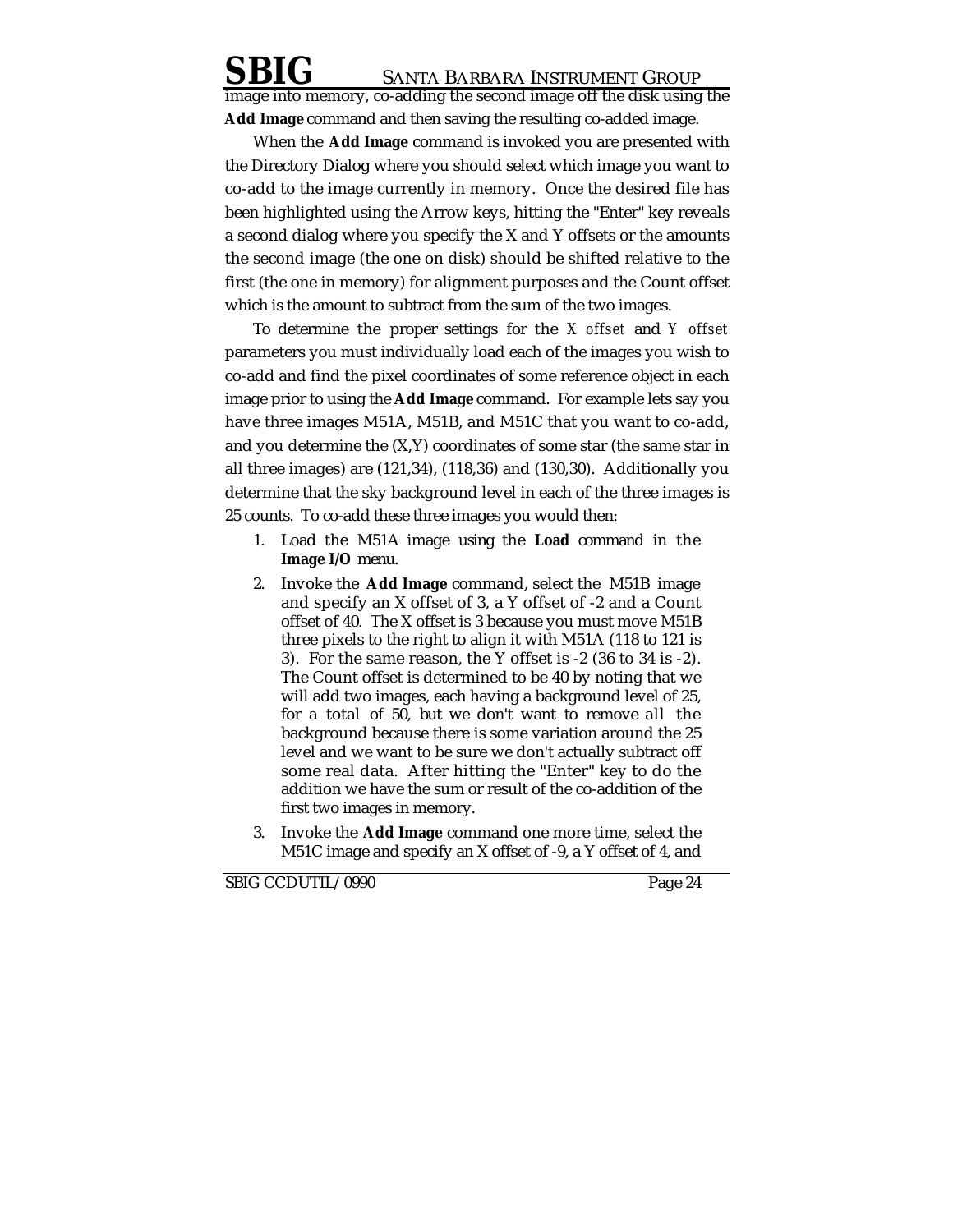a Count offset of 25. The X offset is 9 because you must move M51C 9 pixels to the left to align it with M51A (130 to 121 is -9). For the same reason, the Y offset is 4 (30 to 34 is 4). For the Count offset we just select the third image's background level since we are co-adding it to the result of the first co-addition which essentially only has a background level of 10 which is our safety margin.

4. Save the resulting image as M51SUM using the **Save** command in the **Image I/O** menu.

# Flat Field Command

The **Flat Field** command allows you to correct images for the effects of nonuniform pixel responsivity across the CCD array. Although the individual pixels in the CCD accumulate charge at approximately the same rate given a source of uniform intensity, there are small deviations. For example, if you were to take an image of a uniformly illuminated grey screen, not all pixels would have the same reading. Some would be slightly higher than the average, and some would be slightly lower. The **Flat Field** command allows you to correct for this effect. Although these effects are small (typically less than 5%), Flat Field correcting images is important when you wish to make extremely critical brightness or magnitude measurements. It is doubtful whether you could visually tell the difference between a corrected and uncorrected image, so you must decide whether to take the time to correct any or all of your images. The **Flat Field** command is very useful for removing the effects of vignetting that may occur when using a field compression lens.

In order to use the **Flat Field** command, you must first make a Flat Field Calibration Image. This image is of a uniform source (across the CCD array), and is used to correct other images. The way you make the Calibration file is by taking an image of a grey target, adjusting the exposure duration to achieve an average pixel value of approximately 150 to 200, after subtracting a Dark Frame of equal exposure duration. The higher the average pixel value the more precise the resulting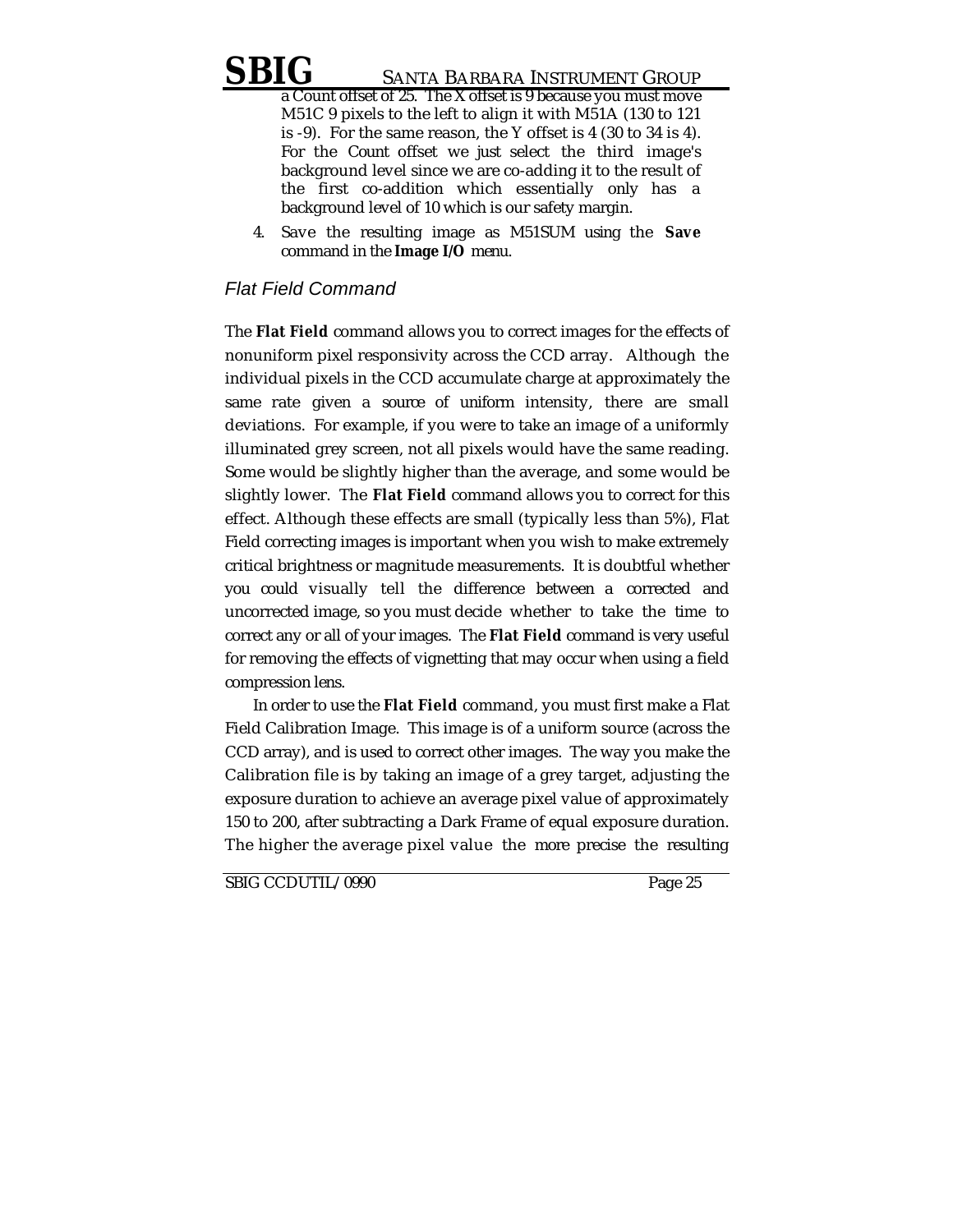corrected image, but you must not let pixels saturate (at or above approximately 250) prior to the Dark Frame subtraction or else the nonlinearity associated with the saturation will adversely affect the process. For a uniform grey source you may be able to just take an image of the inside of your dome, or a uniform region of a non-dark sky. Use an exposure comparable to the image exposure for best results. No improvement in accuracy will result for flat field exposures longer than 30 seconds. Also, make the flat field exposure with the same telescope-CCD configuration used to capture stellar images. After making the Calibration Image (remembering that it must have a Dark Frame subtracted from it) you should save it on disk using a name such as "FLAT" where it can be easily accessed. Depending on how much you use the **Flat Field** command to correct images, you may wish to make several copies of the image, placing one in each of the data directories you will be using, and you will surely want to make a backup copy in case the original gets damaged or accidently erased.

To Flat Field correct an image, you first use the **Load** command to load the desired image (not the Flat Field Correction Image), and then invoke the **Flat Field** command. You are then shown the Directory Dialog where using the cursor, select the Flat Field Correction Image. When you hit the "Enter" key, the Status box shows a message indicating the correction is in progress, then another message when it has been completed. Should any errors occur, you will be warned.

# Subtract Image Command

The **Subtract Image** command allows you to subtract, on a pixel by pixel basis, an image on disk from the one in memory. Invoking the **Subtract Image** command reveals the Directory Dialog where you should select the image file you want subtracted using the cursor keys. After highlighting the desired file, hitting the "Enter" key proceeds with the subtraction. If any error occurs you are warned.

Typically you will use the **Subtract Image** command to remove the effects of dark current and pattern noise from exposures by capturing two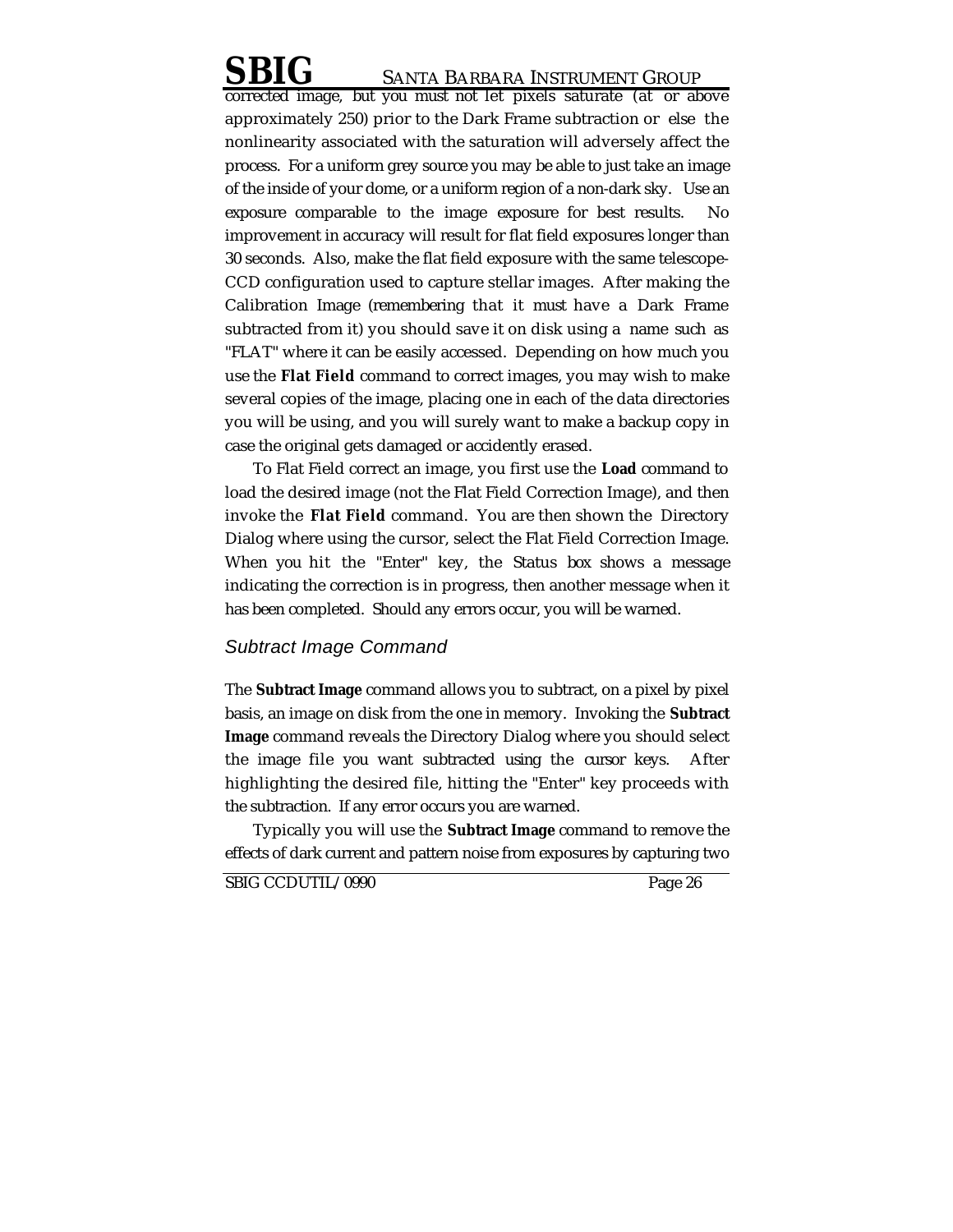files of equal exposure duration, one of the object (called the light frame) and one with the telescope covered (called the dark frame). Both these images need to be saved on the disk after they are captured, and later the light frame loaded into memory (using the **Load** command) and the dark frame subtracted from it (using this command), and the resulting difference image saved on disk. If you wish to co-add a sequence of images, you will co-add the difference images, first subtracting a dark frame from each of the light frames prior to using the **Add Image** command to co-add the images.

# Edit Info Command

The **Edit Info** command allows you to view or edit the information attached to the image such as the exposure time, etc. The parameters in the Edit Info dialog are discussed individually below:

# **Exposure time:**

This was the duration of the exposure, or in the case of co-added images the total exposure time of all the combined images. The value of this parameter is maintained by the CCD and CCDUTIL programs and shouldn't need to be changed. Its setting affects the calculation of the Magnitude and Diffuse Magnitude parameters from the Crosshair mode of the **Display** command, where increasing the exposure time will lead to an decreased value of Magnitude or Diffuse Magnitude.

# **Focal length:**

This was the focal length of the telescope used to make the image, and determines the image's field of view. Its setting affects the calculation of the Diffuse Magnitude and the Separation parameters from the Crosshair mode of the **Display** command. The focal length can be accurately set by measuring wid double stars and adjusting this parameter to achieve the correct separation.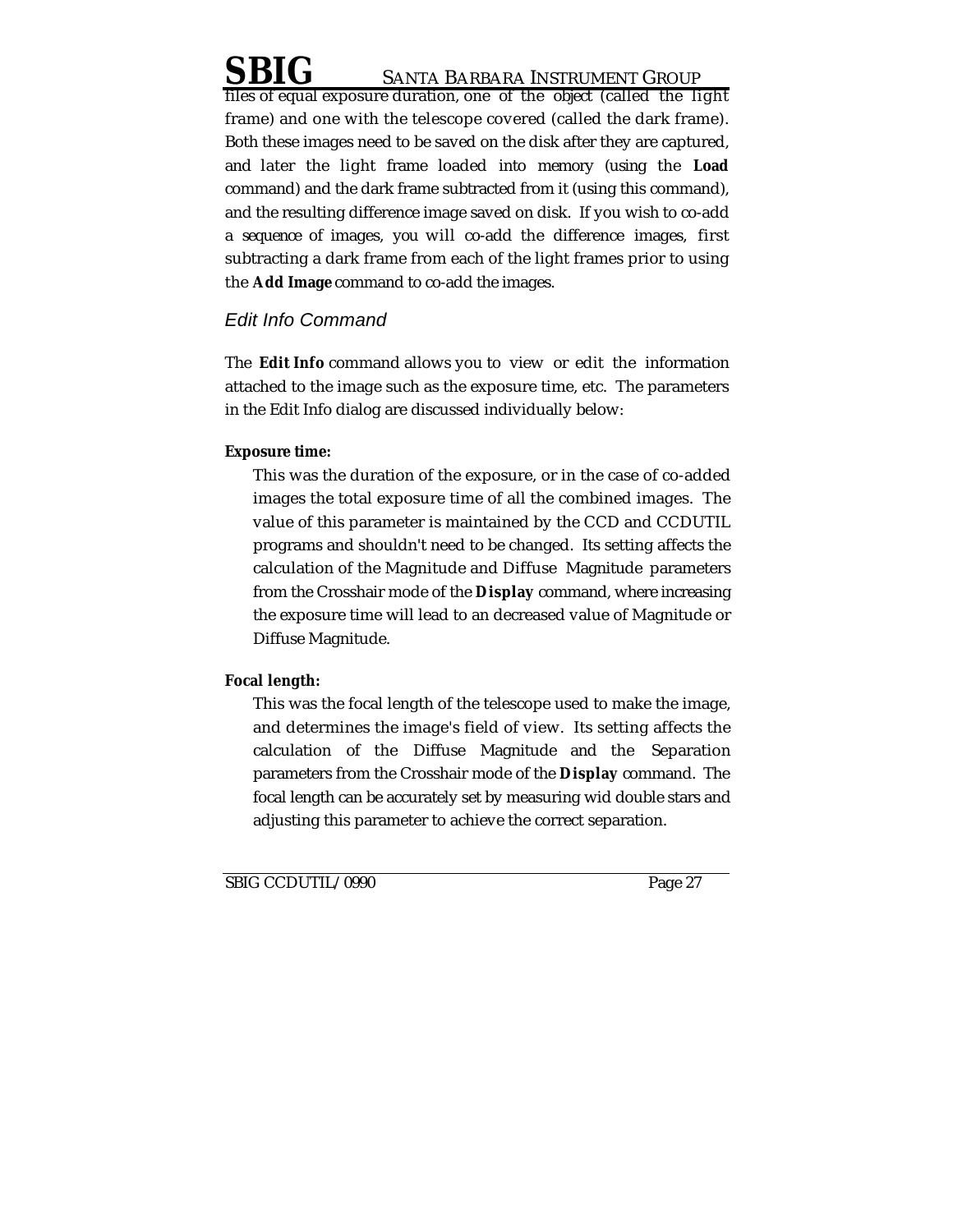

**Aperture:**

This was the aperture of the telescope used to make the image. Its setting affects the calculation of the Magnitude and Diffuse Magnitude parameters from the Crosshair mode of the **Display** command.

### **Response factor:**

This was the CCD's response or sensitivity for the exposure, and its setting affects the calculation of the Magnitude and Diffuse Magnitude parameters from the Crosshair mode of the **Display** command. The CCDUTIL program maintains this variable as the **Push** and **Scale** commands are applied to the image, and you can adjust it to calibrate the magnitude calculations based upon a known star. Increasing the response factor will lead to an decreased value of Magnitude or Diffuse Magnitude (Magnitude is inversely proportional to response factor).

**Note:**

You can store a message up to 78 characters in length in the note, and possible uses are the object's name and the date and time of the exposure.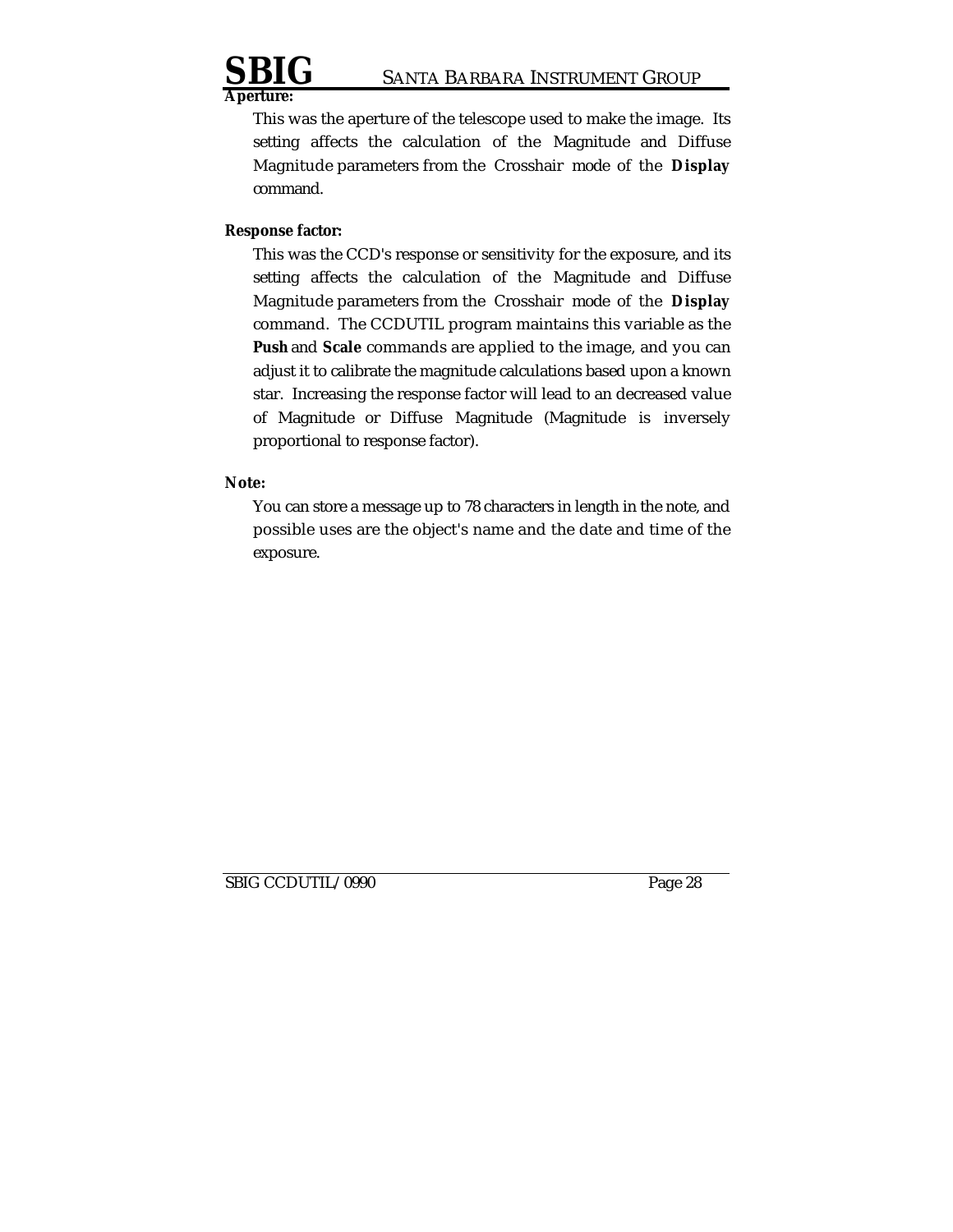# **SANTA BARBARA INSTRUMENT GROUP** ENDIX A - IMAGE FILE FORMAT

This appendix describes the image file format used by the CCD and CCDUTIL programs for saving image files, and is included for users who wish to write their own image processing or translation routines.

The image files contain the 8-bit pixel data for the 192 horizontal by 165 vertical pixel images as well as the telescope calibration factors and file annotation.

As shown below in Figure A1, the first 31680 bytes (192 x 165) of the file are the pixel data, in left to right, top to bottom order: The first byte corresponds to the left-most pixel in the top line, the 2nd byte corresponds to the 2nd pixel in the top line, the 193rd byte corresponds to the left-most pixel on the 2nd line, etc. The data should be interpreted as unsigned bytes (values from 0 through 255).

| Pixel x, y   1,1   2,1   3,1      192,1   1,2   2,2      1,165      192,165 |  |                            |                    |  |  |         |
|-----------------------------------------------------------------------------|--|----------------------------|--------------------|--|--|---------|
| Byte:                                                                       |  | $1 \quad 2 \quad 3 \quad $ | 192 193 194  31489 |  |  | - 31680 |

**Figure A1** *Image Data Bytes in the Image File*

After the 31680 bytes of image data, the telescope parameters are stored in a "166th" line of 192 bytes, making the total file size be 31872 bytes. The data on this 166th line is written in text using ASCII characters. ASCII was chosen so that it could be easily interpreted using most programming languages. As shown below in Figure A2, the first byte of the 166th line is a lowercase 'v' character (118 in decimal, which signifies the total length of ASCII data on the 166th line). Bytes 2 through 79 (78 bytes total) are the file's annotation or note. The annotation is left justified and padded with spaces on the right to fill out the 78 character field width. The next 10 bytes (80 through 89) are the exposure or integration time in  $\frac{1}{100}$  ths of a second. This field and the next three fields are right justified, padded with spaces as required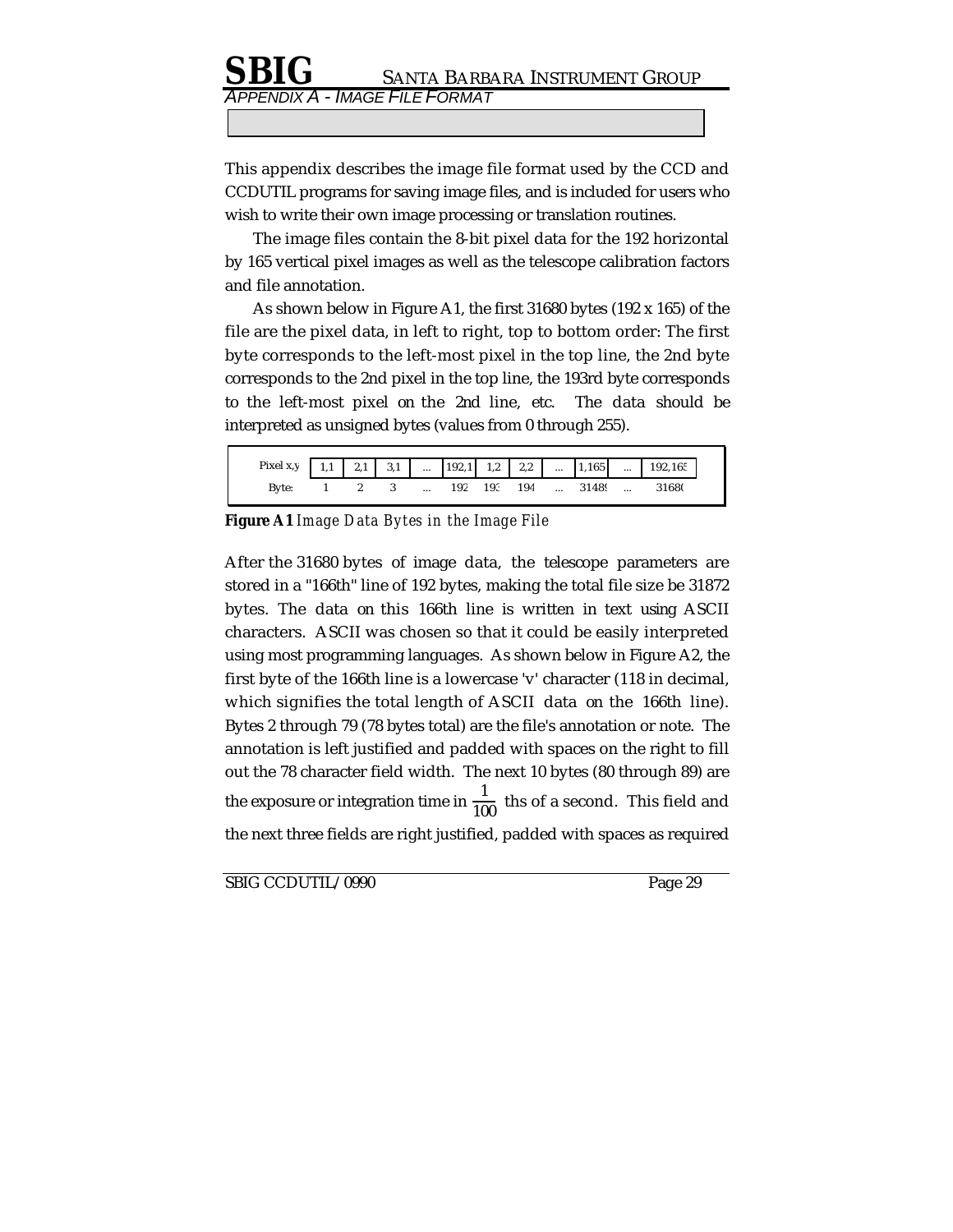on the left to fill out the 10 character field widths. The next 10 bytes (90 through 99) are the focal length in inches. Bytes 100 through 109 are the aperture area in square inches, and finally bytes 110 through 119 are the image calibration factor. The remaining bytes (120 through 192) on the 166th line are reserved for future use.

| 166th line: | 'v | File<br>Annotation | Exposure<br>Time | Focal<br>Length | Aperture I<br>Area | Calibration<br>Factor | reserved |
|-------------|----|--------------------|------------------|-----------------|--------------------|-----------------------|----------|
| Field width |    | 78                 | 10               |                 | 10                 | 10                    | 70<br>'J |

**Figure A2** *166th Line Containing Image Parameters*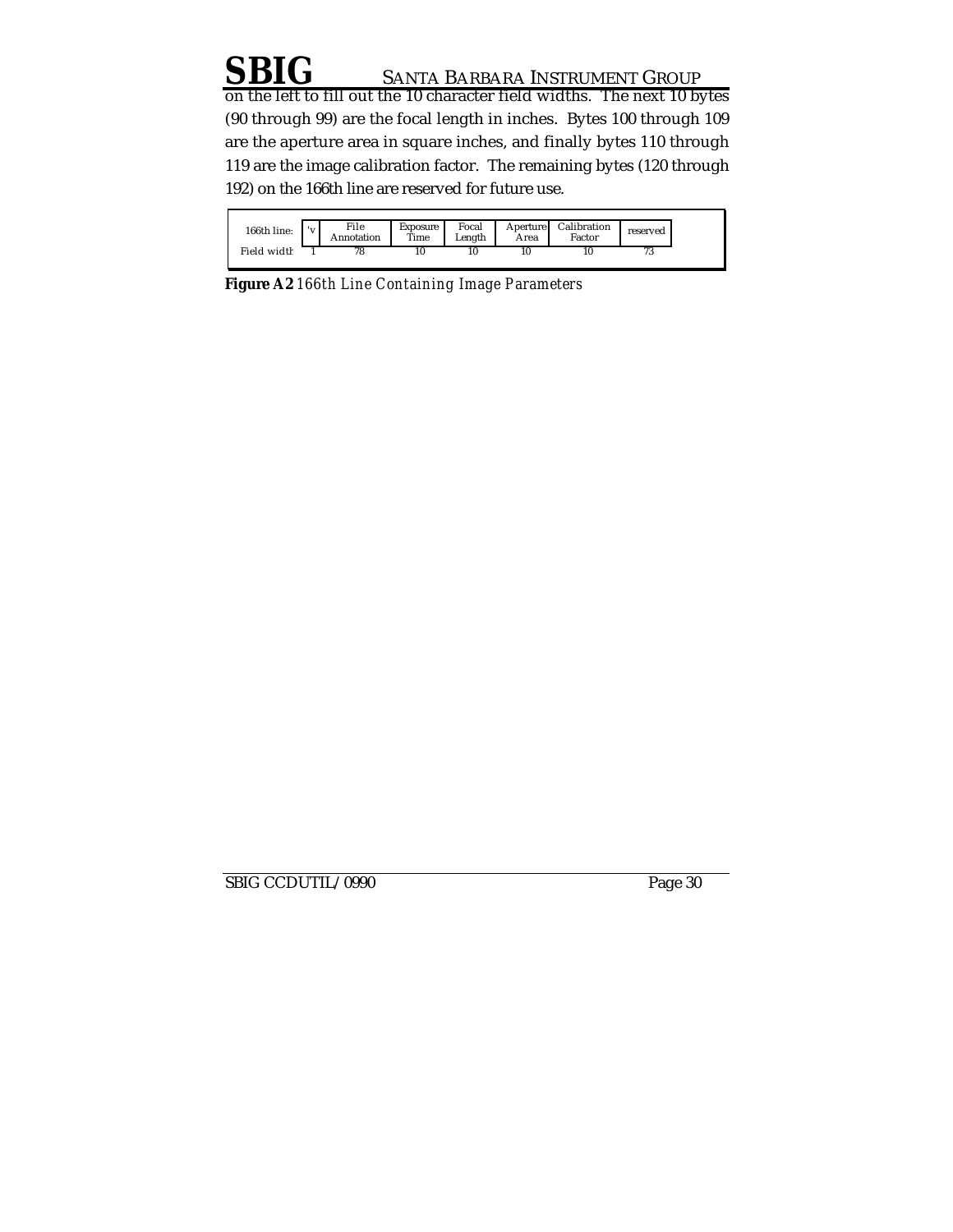APPENDIX B - TIFF FILE FORMAT

This appendix describes the TIFF file format created by the CCDUTIL program when the **Save TIFF** command is used. It assumes the user is familiar with the TIFF format, and makes no attempt to describe the general TIFF requirements. Users who require the TIFF specification can contact:

> Aldus Corporation 411 First Avenue South Suite 200 Seattle, WA 98014 Phone (206) 628-2320

The CCDUTIL program saves the image in the TIFF file with the following attributes:

- The file format is least significant bytes first.
- The first and only Image File Directory (IFD) follows directly after the 8 byte header.
- The IFD contains 19 elements which are in the following order:
	- 1. A declaration of a new sub-file.
	- 2. An Image Width of 192 pixels.
	- 3. An Image Height of 165 pixels.
	- 4. A Bits Per Sample of 8.
	- 5. A compression type of 1 for no image compression.
	- 6. A Photometric Interpretation of 1 for an 8 bit greyscale image.
	- 7. The Image Description string of the Comment specified by the user in the **Save TIFF command**.
	- 8. A Make string set to "SBIG"
	- 9. A Model string set to "ST-4 Imager"
	- 10. A Strip Offset entry for 5 strips of 6336 bytes (33 lines) each.
	- 11. A Samples Per Pixel of 1.
	- 12. A Rows Per Strip of 33.
	- 13. A Strip Byte Counts entry for the 5 strips of 6336 bytes (33 lines) each.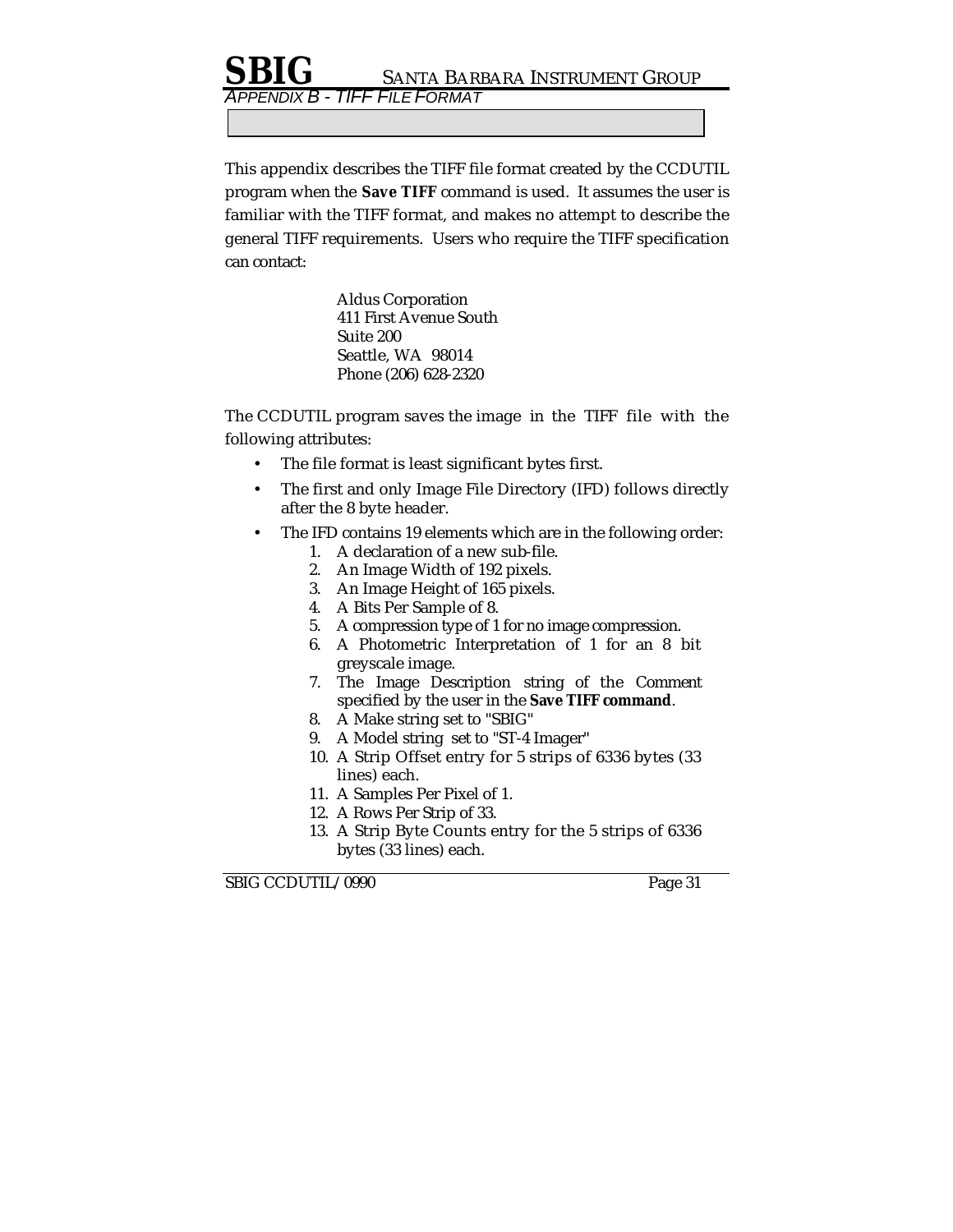- 14. An X Resolution of 192/4 pixels per inch for a 4 inch image.
- 15. A Y Resolution of 165/4 pixels per inch for a 4 inch image.
- 16. A Resolution Unit of 2 for inches.
- 17. A Software string of "CCDUTIL version 1.0"
- 18. A Date Time of the creation date and time.
- 19. An Artist string of the Observer specified by the user in the **Save TIFF** command.
- Immediately following the IFD are the following:
	- 1. The 5 Strip Offsets (longs).
	- 2. The 5 Strip Byte Counts (longs).
	- 3. The X Resolution (rational).
	- 4. The Y Resolution (rational).
	- 5. The Artist (string).
	- 6. The Date Time (string).
	- 7. The Make (string).
	- 8. The Model (string).
	- 9. The Software (string).
	- 10. The Description (string).
- Immediately after that are the 5 strips of image data.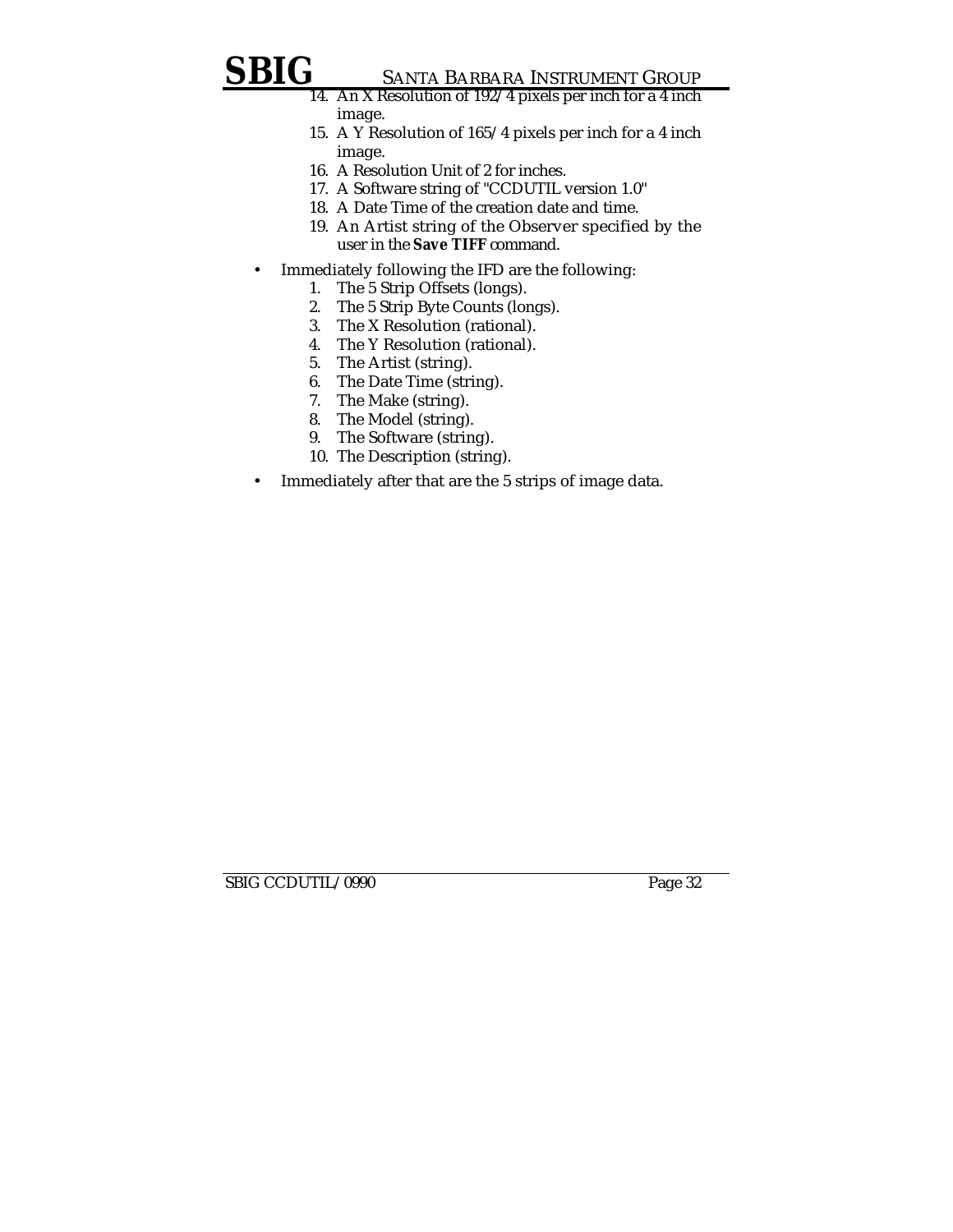ENDIX C - FITS FILE FORMAT

This appendix describes the FITS file format created by the CCDUTIL program when the **Save FITS** command is used. It assumes the user is familiar with the FITS format, and makes no attempt to describe the general FITS requirements. Users who require the FITS specification can reference:

> "FITS: A FLEXIBLE IMAGE TRANSPORT SYSTEM" by D.C. Wells, E.W. Greisen AND R.H. Harten ASTRONOMY & ASTROPHYSICS SUPPLEMENT SERIES June 1981, page 363

The CCDUTIL program saves the image in the FITS file with the following attributes in the order listed:

- The SIMPLE variable is set to "T" indicating a file adhering to the simple format.
- The BITPIX variable is set to 8 indicating 8 bits per pixel.
- The NAXIS variable is set to 2 indicating a 2 dimensional data array.
- The NAXIS1 variable is set to 192 indicating 192 pixels across a row.
- The NAXIS2 variable is set to 165 indicating 165 pixels down a column.
- The OBJECT variable is set to the *Object* string supplied by the user in the **Save FITS** command.
- The DATE variable is set to the file creation date.
- The DATE-OBS variable is set to the *Date of observation* string supplied by the user in the **Save FITS** command.
- The ORIGIN variable is set to the *Institution* string supplied by the user in the **Save FITS** command.
- The INSTRUME variable is set to "SBIG ST4".